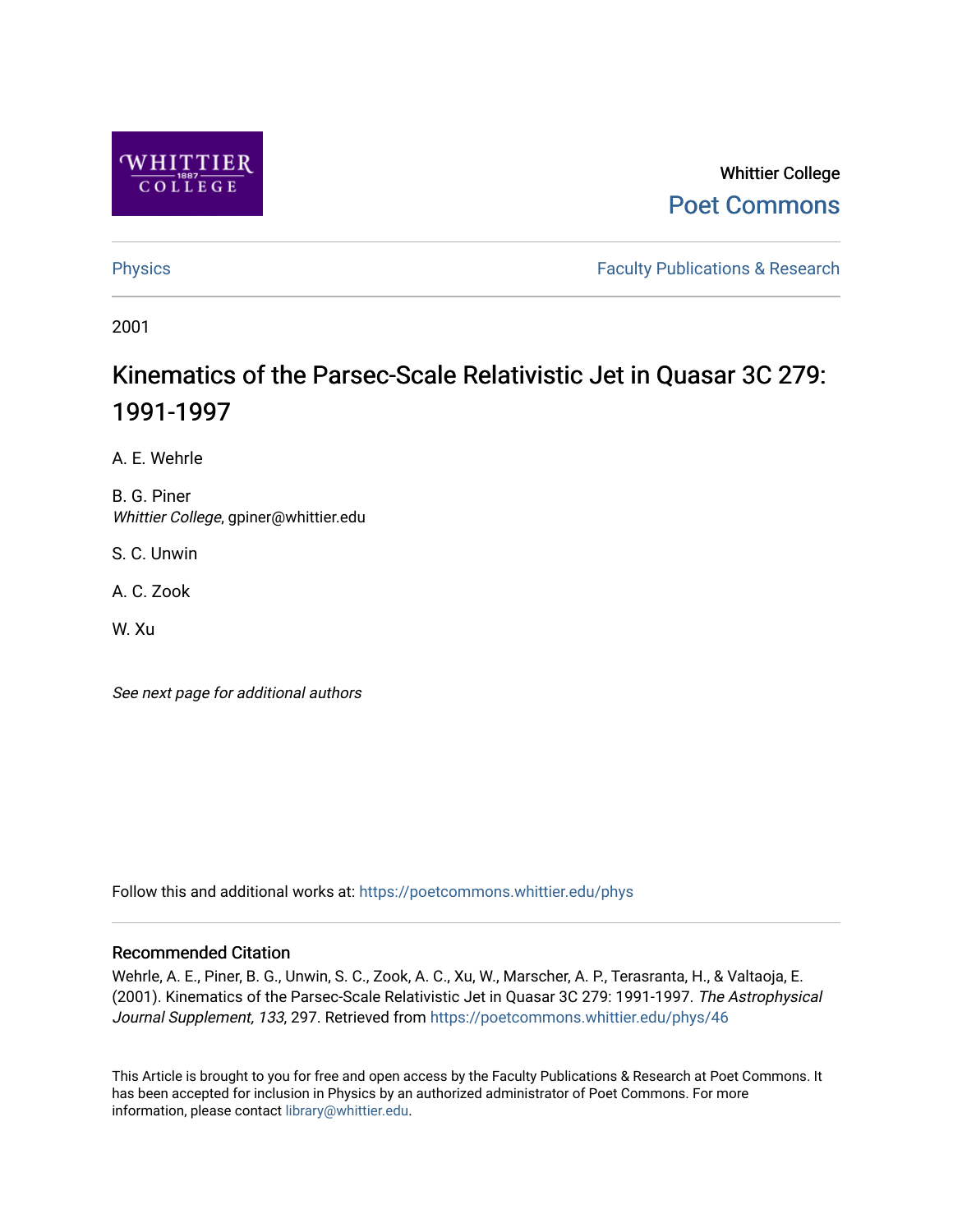# Authors

A. E. Wehrle, B. G. Piner, S. C. Unwin, A. C. Zook, W. Xu, A. P. Marscher, H. Terasranta, and E. Valtaoja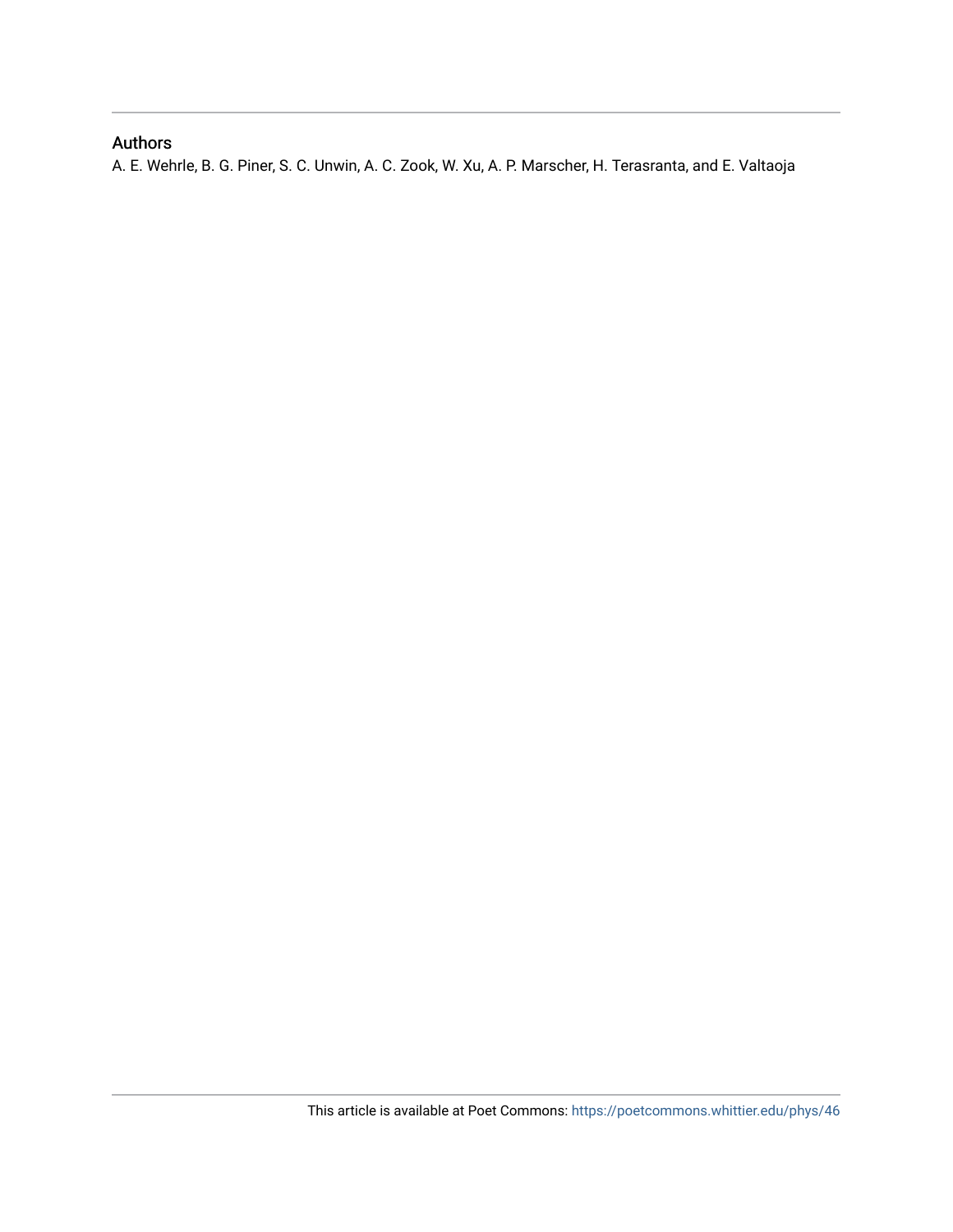### KINEMATICS OF THE PARSEC-SCALE RELATIVISTIC JET IN QUASAR 3C 279: 1991-1997

A. E. WEHRLE,<sup>1</sup> B. G. PINER,<sup>1,2</sup> S. C. UNWIN,<sup>1</sup> A. C. ZOOK,<sup>3</sup> W. Xu<sub>1</sub><sup>4</sup> A. P. MARSCHER,<sup>5</sup>

H. TERÄSRANTA,<sup>6</sup> AND E. VALTAOJA<sup>7,8</sup>

Received 2000 June 1; accepted 2000 September 7

#### ABSTRACT

We present results of long-term high-frequency VLBI monitoring of the relativistic jet in 3C 279, consisting of 18 epochs at 22 GHz from 1991 to 1997 and 10 epochs at 43 GHz from 1995 to 1997. Three major results of this study are apparent speeds measured for six superluminal components range from 4.8c to 7.5c ( $H_0 = 70$  km s<sup>-1</sup> Mpc<sup>-1</sup>,  $q_0 = 0.1$ ), variations in the total radio flux are due primarily to changes in the VLBI core flux, and the uniform-sphere brightness temperature of the VLBI core is  $\sim$  1  $\times$  10<sup>13</sup> K at 22 GHz after 1995, one of the highest direct estimates of a brightness temperature. If the variability brightness temperature measured for 3C 279 by Lähteenmäki & Valtaoja is an actual value and not a lower limit, then the rest-frame brightness temperature of 3C 279 is quite high and limited by inverse Compton e†ects rather than equipartition. The parsec-scale morphology of 3C 279 consists of a bright, compact VLBI core, a jet component (C4) that moved from  $\sim$  2 to  $\sim$  3.5 mas from the core during the course of our monitoring, and an inner jet that extends from the core to a stationary component, C5, at  $\sim$  1 mas from the core. Component C4 followed a curved path, and we reconstruct its three-dimensional trajectory using polynomial fits to its position versus time. Component C5 faded with time, possibly due to a previous interaction with C4 similar to interactions seen in simulations by Gómez et al. Components in the inner jet are relatively short lived and fade by the time they reach  $\sim$  1 mas from the core. The components have different speeds and position angles from each other, but these differences do not match the differences predicted by the precession model of Abraham & Carrara. Although VLBI components were born about six months prior to each of the two observed  $\gamma$ -ray high states, the sparseness of the  $\gamma$ -ray data prevents a statistical analysis of possible correlations.

Subject headings: galaxies: active — galaxies: jets — quasars: individual (3C 279)

radiation mechanisms: nonthermal — radio continuum: galaxies

On-line material: machine-readable table

#### 1. INTRODUCTION

The quasar 3C 279 ( $z = 0.536$ ) is one of the archetypal superluminal radio sources (Cotton et al. 1979). At  $\gamma$ -ray energies, the light curve of 3C 279 has been sampled intermittently since the launch of the Compton Observatory in 1991 ; it is one of the brightest EGRET quasars (Hartman et al. 1999). 3C 279 is also well known as an optically violent variable (OVV), with large and rapid outbursts (Webb et al. 1990). Strong variability on timescales shorter than one day is observed in high-energy bands (Wehrle et al. 1998; Lawson, McHardy, & Marscher 1999).

Correlations between the variability seen over the entire electromagnetic spectrum have proved elusive. Variability occurs on a variety of timescales, especially at high energies, and time sampling has been adequate to track the variations only at radio, millimeter, and X-ray bands, and as far as practicable in optical bands. There are strong theoretical

<sup>1</sup> Jet Propulsion Laboratory, California Institute of Technology, 4800 Oak Grove Drive, Pasadena, CA 91109; Ann.E.Wehrle@jpl.nasa.gov, B. G. Piner@jpl.nasa.gov, Stephen.C.Unwin@jpl.nasa.gov.

2 Department of Physics and Astronomy, Whittier College, 13406 E. Philadelphia Street, Whittier, CA 90608; gpiner@whittier.edu.

<sup>3</sup> Department of Physics and Astronomy, Pomona College, Claremont, CA 91711; azook@pomona.edu.

4 Infrared Processing and Analysis Center, Jet Propulsion Laboratory, California Institute of Technology 100-22, Pasadena, CA 91125.

5 Institute for Astrophysical Research, Boston University, 725 Commonwealth Avenue, Boston, MA 02215, marscher@bu.edu.

<sup>6</sup> Metsähovi Radio Observatory, Metsähovintie 114, 02540 Kylmälä, Finland; hte@kurp.hut.fi.

Tuorla Observatory, Väisäläntie 20, FIN-21500 Piikkiö, Finland.

8 Department of Physics, Turku University, FIN-20100 Turku, Finland; valtaoja@deneb.astro.utu.fi.

motivations for the search for correlations. The twohumped overall spectral energy distribution is most naturally explained as a combination of synchrotron radiation for the radio through optical-UV region, and inverse Compton emission at higher energies (Maraschi et al. 1994 ; Wehrle 1999). The synchrotron and inverse Compton emission is generally thought to be associated with a jet of relativistic electrons; however, the source of the seed photons for inverse Compton scattering is a matter of considerable debate (e.g., Maraschi, Ghisellini, & Celotti 1992; Sikora, Begelman, & Rees 1994). Distinguishing the differing mechanisms involves a full understanding of the time correlations in the different energy bands. A consensus is emerging that for GeV-peaked blazars, the seed photons upscattered to X-ray and  $\gamma$ -ray energies originate outside the jet (e.g., in the accretion disk or broad line region clouds) with a minor contribution from synchrotron photons (Urry 1999). A full understanding may have to await the next generation of  $\gamma$ -ray satellite observatories.

In the radio regime, the variability timescale is longer, and flux monitoring at 4.8, 8.4, and 14.5 GHz, complete with polarization data, has been obtained at the University of Michigan Radio Observatory (e.g., Aller et al. 1985). Monitoring at 22 and 37 GHz has been done at Metsahovi Observatory (Teräsranta et al. 1992, 1998). Less frequent monitoring has been performed at SEST (90 and 230 GHz) (Tornikoski et al. 1996) and at the JCMT (230 GHz) (Marscher et al. 1999).

The time variability of  $3C 279$ 's VLBI structure has been studied by several groups, beginning with the earliest days of the VLBI technique itself (Knight et al. 1971 ; Whitney et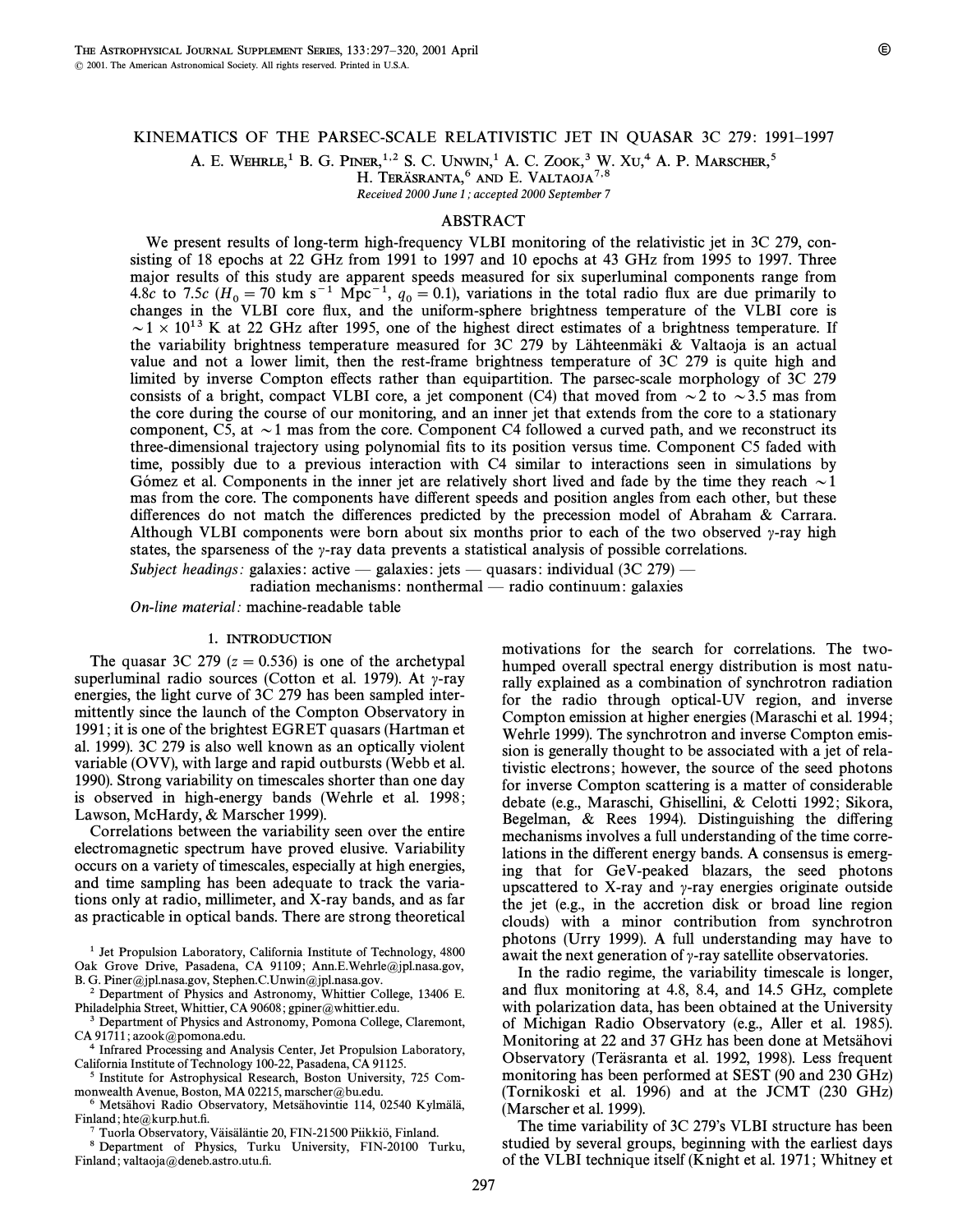al. 1971; Cohen et al. 1971). Most of these observations were made using the ad hoc US and European VLBI Networks, with observations at intervals of about 1 yr (Unwin et al. 1989, hereafter U89; Carrara et al. 1993, hereafter C93; Abraham & Carrara 1998). With the advent of the NRAO Very Long Baseline Array<sup>9</sup> (VLBA), more frequent monitoring began in 1991, with an emphasis on higher radio frequencies (22 and 43 GHz). This paper presents results from this more frequent monitoring; preliminary results from this monitoring have been presented by Wehrle, Unwin, & Zook (1994), Wehrle et al. (1996), and Unwin et al. (1998). Polarization-sensitive VLBI images of 3C 279 have also been made by Leppanen, Zensus,  $\&$ Diamond (1995), Cawthorne & Gabuzda (1996), Lister, Marscher, & Gear (1998), Lister & Smith (2000), and Homan & Wardle (1999) (who detect a significant component of circular polarization). Space VLBI observations at 5 and 1.6 GHz have been performed with the VLBI Space Observatory Programme (VSOP) since 1998; first results are reported by Piner et al. (2000).

The highest angular resolution achieved on 3C 279 is 50  $\mu$ as, at 86 GHz (Rantakyrö et al. 1998), and VLBI fringes have been detected up to frequencies of 215 GHz (Krichbaum et al. 1997). In images from 1990 and 1992, Rantakyrö et al. (1998) showed a narrow string of components within about 1 mas of the core. Rantakyro et al. speculate that most of the "missing" flux lies in a more extended jet which is resolved out by their 50  $\mu$ as beam.

In this paper, we present the results of a long-term VLBI monitoring campaign on 3C 279. The data comprise VLBI images at 22 GHz over the period  $1991-1997$  (a total of 18 epochs) and at 43 GHz over the period  $1995-1997$  (10) epochs). In  $\S$  2 of this paper we present the VLBI observation series, explaining how the data were collected, calibrated, and analyzed. Section 3 presents the VLBI images. Section 4 discusses the superluminal motion visible in the image sequence and shows that different regions of the jet show qualitatively different evolution. Section 5 analyzes the flux density and spectral evolution of the radio core and components in the VLBI jet. We present our conclusions in ° 6. In a subsequent paper (Piner et al. 2001, in preparation) we will combine synchrotron self-Compton models with our VLBI data and X-ray data to further constrain the jet kinematics. Throughout the paper we assume  $H_0 = 70 \text{ km}$  $s^{-1}$  Mpc<sup>-1</sup> and  $q_0 = 0.1$ , and component speeds measured<br>by others have been expressed in these terms. With these by others have been expressed in these terms. With these assumptions, 1 mas corresponds to a linear distance of 5.8 pc, and a proper motion of 1 mas  $yr^{-1}$  corresponds to an apparent speed of 29c.

#### 2. VLBI OBSERVATIONS

We have observed 3C 279 at 22 GHz since the mid 1980s, and at 43 GHz since 1995. Our first experiments used the Global VLBI Network which was composed of nonidentical antennas at various observatories. The data through 1994 were recorded in Mark II mode with 2 MHz bandwidth, followed by correlation at the Caltech/JPL Block II Correlator. The Global Network usually had three observing sessions per year of which two (at most) included 22 GHz. During those sessions, seven antennas were able to mount 22 GHz receivers. In 1991, we added the first antennas in the new NRAO VLBA. By the mid 1990s, we used the VLBA alone with 32 MHz bandwidth recorded on tapes correlated at the VLBA Correlator in Socorro, New Mexico. We added 43 GHz to our monitoring starting in 1995. Some of the later maps were made in "snapshot" mode, while others were made with full  $(u, v)$  tracks. Most of the full-track observations since 1995 were done with alternating scans at 22 and 43 GHz, and sometimes a lower frequency. Results from this monitoring program prior to 1991 are discussed by U89 and C93. The data obtained during the more frequent monitoring since 1991 are discussed in this paper ; these VLBI observations are listed in Table 1. Since the end of our monitoring program in 1997, 3C 279 has been part of a VLBA polarization monitoring program described by Marchenko et al. (1999).

Images from some of the epochs listed in Table 1 have appeared in various conference proceedings (e.g., Wehrle et al. 1994, 1996; Unwin et al. 1998). In many cases, we have reanalyzed the original data, and obtained significantly improved images. The biggest improvement was in correcting station-based calibration errors (and deletion of bad data in some cases); the interactive self-calibration, display, and imaging package DIFMAP (Shepherd, Pearson, & Taylor 1994) was the key to realizing these improvements. For some of the epochs listed in Table 1, observations at lower frequencies were made as well, but since these observations contribute little to following source structure changes (because of their lower resolution), discussion of these observations will be deferred until the discussion of the broadband spectrum in Piner et al. (2001, in preparation). Beginning in 1995 many of our observations recorded dual circular polarization. In this paper, we discuss only the total intensity images formed from these observations.

The data were fringe-fitted in AIPS, then exported to the Caltech DIFMAP package (Shepherd et al. 1994) for amplitude and phase calibration, editing, and mapping. The 22 GHz data required particular attention to amplitude calibration because water vapor in Earth's atmosphere absorbs at this frequency. Normal self-calibration does not take care of this problem if it is cloudy at most antennas because there are insufficient crossing points in the  $(u, v)$  plane for sources that are nearly equatorial (like 3C 279); moreover, the problem is worse for antennas that are located far from the mainland array such as Saint Croix (which is nearly at sea level) or Mauna Kea (which observes at low elevation angles). We compared the 22 GHz monitoring data from Metsahovi (where only the data obtained with dry observing conditions are accepted) with the flux density measured on the shortest VLBI baselines, and applied an initial scaling factor of order  $1.1-1.3$  to antenna gains for stations affected by cloudy weather. We estimate that 3C 279 has about 1 Jy in 22 GHz emission which is too diffuse to be sampled by the shortest spacings in the  $(u, v)$  plane. In most cases, we chose an epoch with good weather to map and model fit, then used the input model to initiate the mapping-self-calibration sequence for adjacent epochs with bad weather. Data from antennas obtained during snow or rain were flagged after we found that they had significant adverse effects on the images.

The amplitude calibration of the 43 GHz data was compared with the 37 GHz monitoring flux densities from Metsähovi. In nearly all cases, the fluxes agreed to within

<sup>&</sup>lt;sup>9</sup> The National Radio Astronomy Observatory is a facility of the National Science Foundation operated under cooperative agreement by Associated Universities, Inc.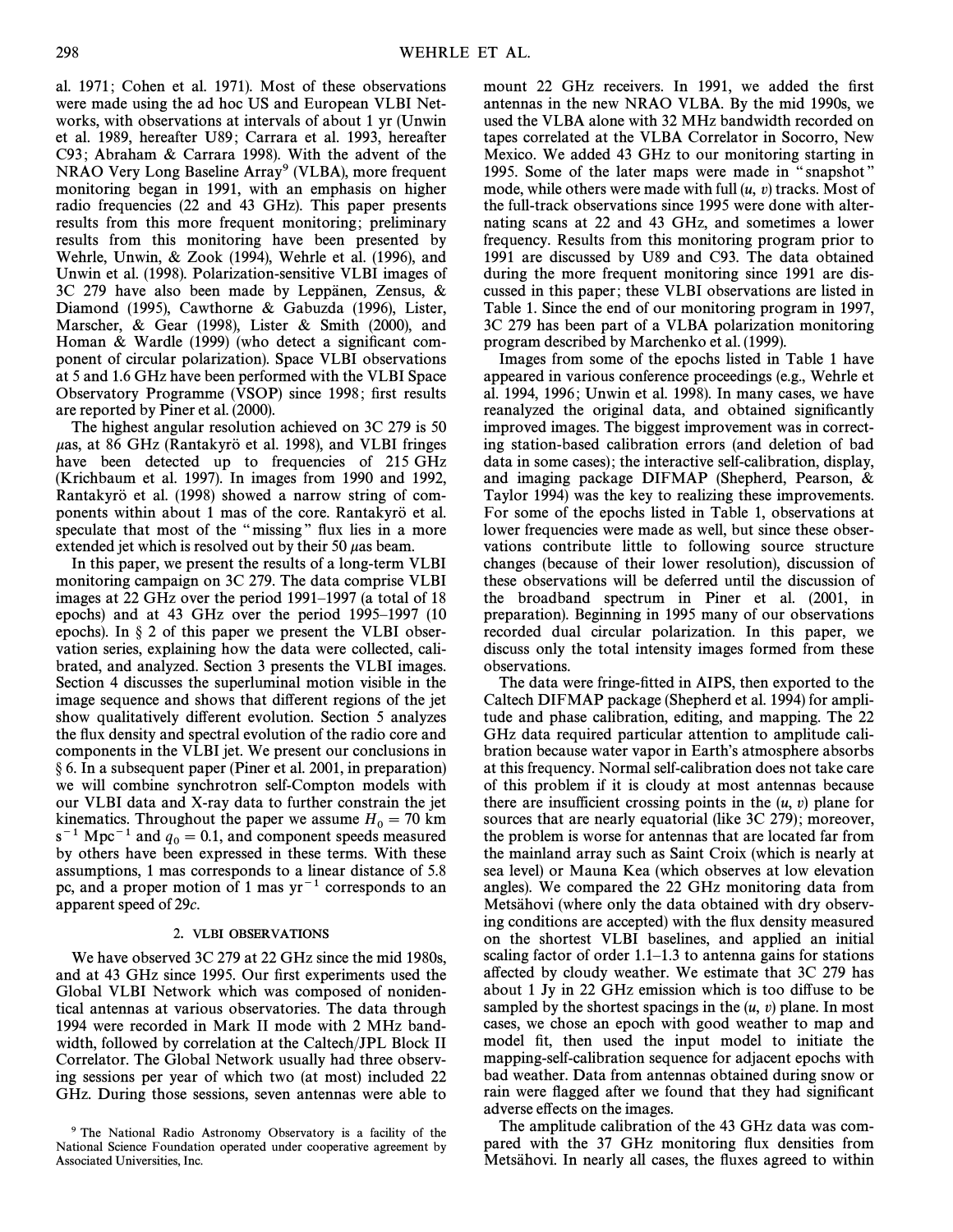|                                                           | Experiment    |                                                                                                              |                                                                                                                               | Bandwidth   | Obs. Time <sup>®</sup> | Frequencies <sup>d</sup>   |                       |
|-----------------------------------------------------------|---------------|--------------------------------------------------------------------------------------------------------------|-------------------------------------------------------------------------------------------------------------------------------|-------------|------------------------|----------------------------|-----------------------|
| Epoch                                                     | Name          | VLBA Antennas <sup>a</sup>                                                                                   | Other antennas <sup>b</sup>                                                                                                   | (MHz)       | (minutes)              | (GHz)                      | Polarization          |
| 1991 Jun 24                                               | GU2B          | Fd, Kp, La, Nl, Pt                                                                                           | Eb, Gb, Hs, Mc, Nt, On, Ov, Y1                                                                                                |             | 973                    |                            | පි                    |
| 1992 Jun 14                                               | GW6B          |                                                                                                              | Eb, Gb, Hs, Mc, Mh, On, Y1                                                                                                    |             | 703                    |                            | පු                    |
| 10 voN 200                                                |               |                                                                                                              | Gb, Mc, Mh, Nt, On, Y1                                                                                                        |             | 485                    |                            | ĝ                     |
| 1993 Feb 17                                               | GW6C<br>GW008 |                                                                                                              | Eb, Mc, Mh, Y1                                                                                                                |             | 521                    |                            | <b>C</b>              |
| 8 vol E661                                                | <b>BM030</b>  | Br, Fd, Kp, La, Nl, Ov, Pr<br>Br, Hn, Kp, La, Nl, Ov, Pr<br>Br, Hn, Kp, Ov, Pr, Sc<br>Br, Hn, Mk, Nl, Ov, Pr |                                                                                                                               |             | 115                    | <b>8 8 8 8 8 8 9 8 9 8</b> | <b>CP</b>             |
| 1994 Mar 2                                                | GW011A        | Br, Fd, Hn, Kp, La, Mk, Nl, Ov, Sc<br>Hn, Mk, Nl, Ov, Pt, Sc                                                 | Eb, Gb, Mc, Mh, Nt, On, Y1                                                                                                    |             | 755                    |                            | <b>CP</b>             |
| 1994 Jun 12                                               | <b>BM032A</b> |                                                                                                              |                                                                                                                               |             | $\frac{8}{2}$          |                            |                       |
| 21 sep 21                                                 | GW011B        | n, Kp, La, Nl, Ov, Pt, Sc<br>Br, Fd, Hı<br>All                                                               | $\boldsymbol{\Sigma}$                                                                                                         |             | 433                    |                            | <b>SSTERED EREALS</b> |
| 1995 Jan 4                                                | <b>BB025</b>  |                                                                                                              | $\vdots$                                                                                                                      |             | $\mathfrak{L}$         |                            |                       |
| 1995 Feb 25                                               | <b>BM038</b>  |                                                                                                              | $\vdots$                                                                                                                      |             | 25, 45                 |                            |                       |
| 1995 Mar 19                                               | GW013E        |                                                                                                              | $\vdots$                                                                                                                      | ∘           |                        | 21<br>21<br>21<br>21<br>21 |                       |
|                                                           | GW013         |                                                                                                              | $\vdots$                                                                                                                      |             | 297, 297<br>311, 311   |                            |                       |
| 1996 May 4                                                | <b>BM063</b>  |                                                                                                              | $\vdots$                                                                                                                      | 25          | 58                     | 43                         |                       |
| 1996 May 13                                               | BW026         |                                                                                                              | $\vdots$                                                                                                                      | ٵ           | 278                    | $\mathfrak{L}$             |                       |
| 9 Jun 9                                                   | <b>BW026B</b> |                                                                                                              | $\vdots$                                                                                                                      | ڡ           | 278, 278               | 22, 43                     |                       |
| 1996 Nov 24                                               | BM072         |                                                                                                              | $\vdots$                                                                                                                      |             | 27                     | 43                         |                       |
| 1997 Jan 15                                               | BW026D        |                                                                                                              | $\vdots$                                                                                                                      | ≗           | 256, 256               | 22, 43                     |                       |
| 1997 Mar 29                                               | <b>BW031A</b> | Br, Fd, Hn, Kp, La, Mk, Ov, Pt, Sc<br>All                                                                    | $\vdots$                                                                                                                      | $\tilde{a}$ | 190, 190               |                            |                       |
| 1997 Jul 16                                               | <b>BW031B</b> |                                                                                                              | $\vdots$                                                                                                                      | 16          | 190, 190               | 22<br>23<br>25<br>25       |                       |
| 1997 Nov 16                                               | <b>BW031C</b> | Br, Fd, Kp, Mk, Nl, Ov, Pt, Sc                                                                               | $\vdots$                                                                                                                      |             | .68, 167               |                            | <b>Rud</b>            |
| <sup>a</sup> (Br) Brewster, WA; (Fd) Fort Davis, TX; (Hn) |               |                                                                                                              | Hancock, NH; (Kp) Kitt Peak, AZ; (La) Los Alamos, NM; (Mk) Mauna Kea, HI; (Nl) North Liberty, IA; (Ov) Owens Valley, CA; (Pt) |             |                        |                            |                       |

VLBI OBSERVATIONS VLBI OBSERVATIONS TABLE 1 TABLE 1

Pie Town, NM ; (Sc) St. Croix, US Virgin Islands. Antenna locations and sizes are as follows : (Eb) E†elsberg, Germany, 100 m ; (Gb) Green Bank, WV, 43 m ; (Hs) Haystack, MA, 37 m ; (Mc) Medicina, Italy, 32 m; (Mh)Metsahovi,

**മ 'പ**ാ<del>ര</del> Finland, 14 m ; (Mp) Maryland Point, MD, 26 m ; (Nt) Noto, Italy, 32 m ; (On) Onsala, Sweden, 20 m ; (Ov) Owens Valley, CA, 40 m ; (Y1) one antenna of the VLA, Socorro, NM, 25 m. Two numbers indicate time on source at 22 and 43 GHz, respectively.

Lower observed frequencies are not listed here since they are not discussed in this paper.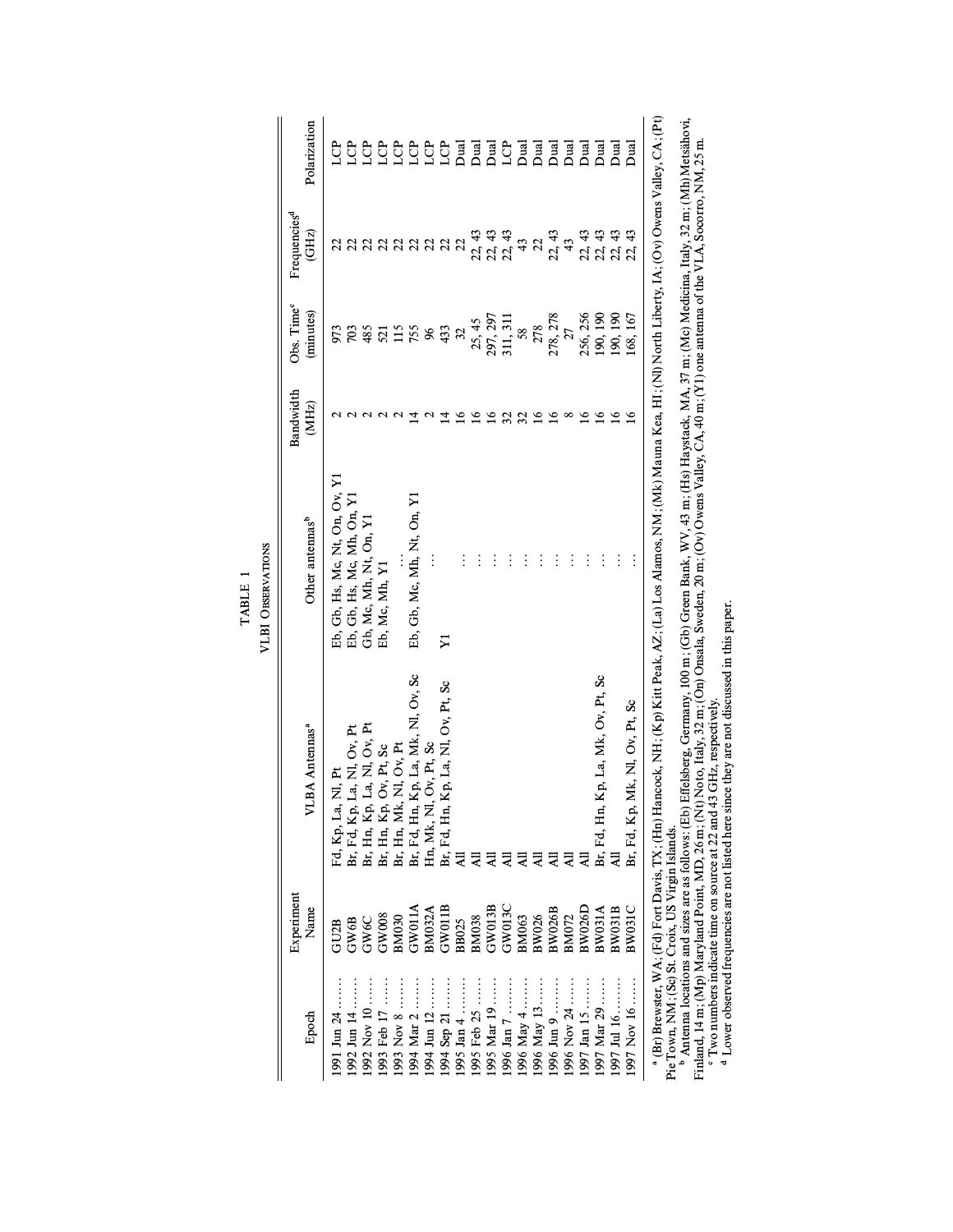

FIG. 1.—22 GHz uniformly weighted images of 3C 279 from the 18 epochs listed in Table 1. The axes are labeled in milliarcseconds. Parameters of the images are given in Table 2. Model-fit Gaussian positions are marked with asterisks. The model-fit Gaussians are identified in Table 3.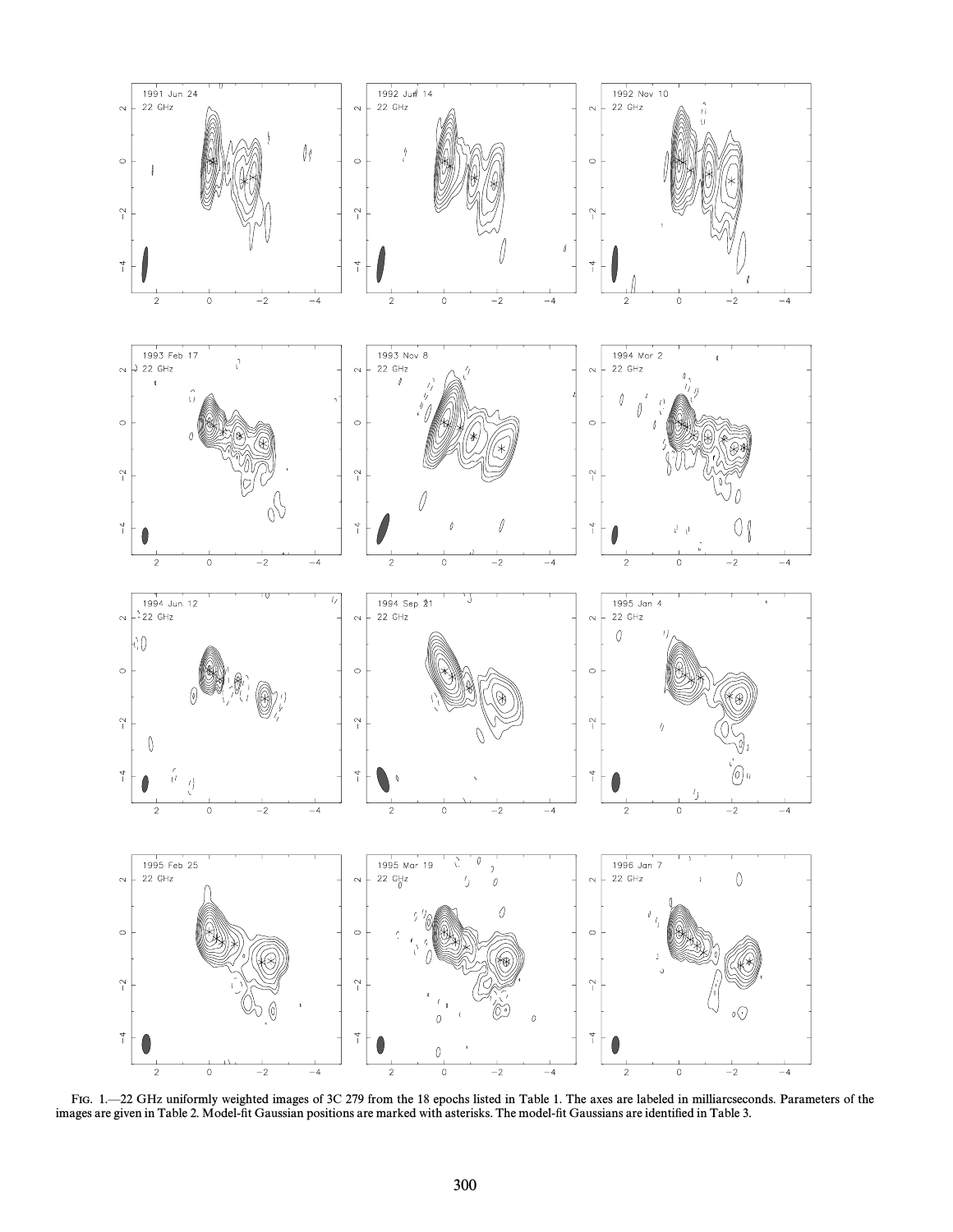

FIG. 2—43 GHz uniformly weighted images of 3C 279 from the 10 epochs listed in Table 1. The axes are labeled in milliarcseconds. Parameters of the images are given in Table 2. Model-fit Gaussian positions are marked with asterisks. The model-fit Gaussians are identified in Table 3.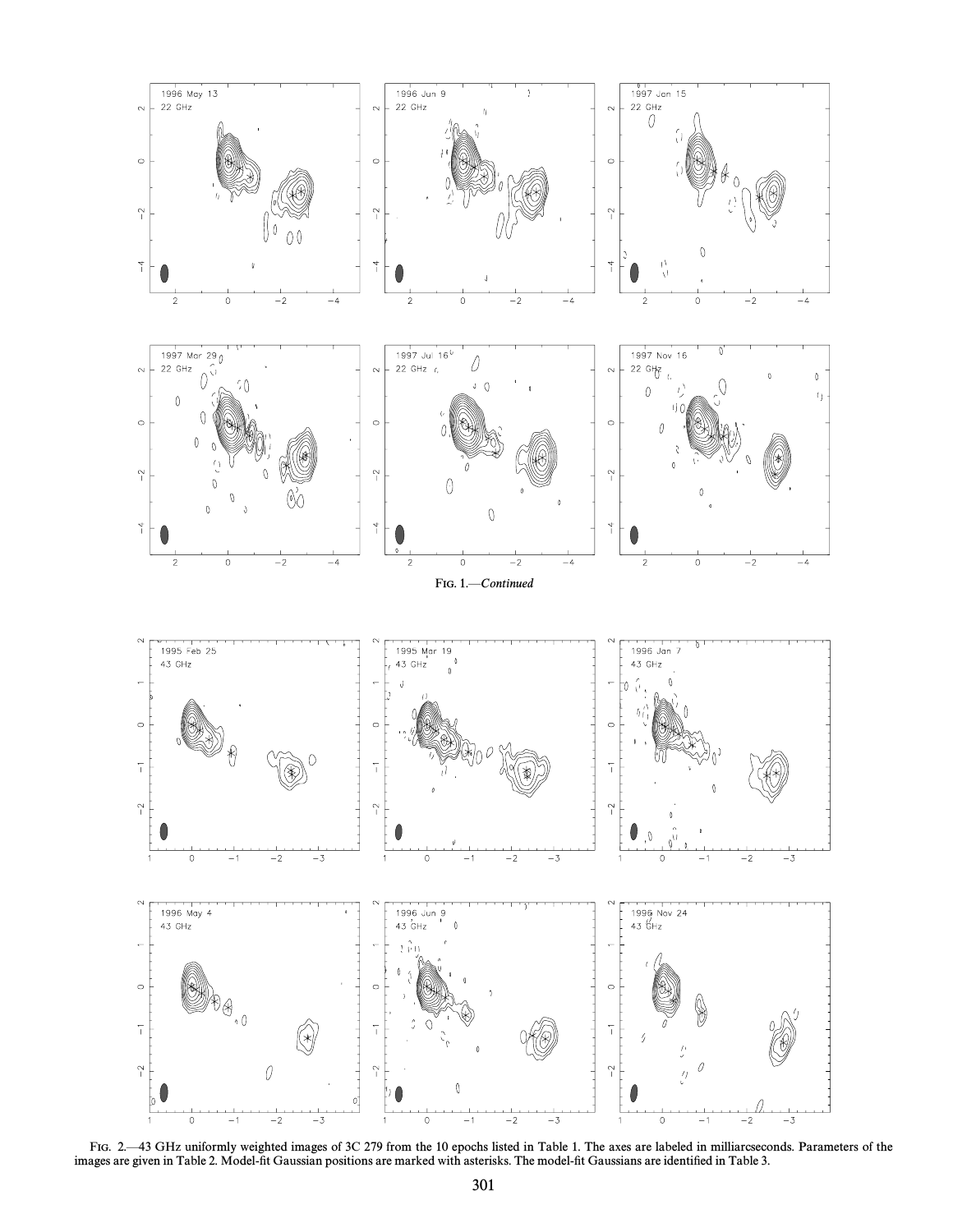

FIG. 2.-Continued

20%; discrepant antennas were scaled accordingly. Selfcalibration enables us to make reliable images for the purpose of tracking changes in the source structure; however, the scale factors applied render the overall flux scale somewhat uncertain. This limits our ability to track the flux density evolution of individual components at better than about a 10% level.

#### 3. VLBI IMAGING RESULTS

Figure 1 shows the 18 images at 22 GHz of 3C 279 from the epochs listed in Table 1, and Figure 2 shows the 10 images at 43 GHz. The images are shown with uniform weighting (uvweight = 2, 0 in DIFMAP) to maximize the resolution. Even though this produces an image with lower dynamic range, the high resolution is important for distinguishing components in the inner milliarcsecond. The parameters of these images are listed in Table 2. Model-fit Gaussian positions are marked with asterisks on the images. The model-fitting results are discussed in  $\S 4.1$ .

The parsec-scale morphology of 3C 279 during the years 1991–1997 consists of the bright compact core, a bright secondary component at a position angle of  $-114°$ , which moves outward from about 2 mas to about 3.5 mas from the core during the observed time range, and an inner jet that extends from the core out to about 1 mas. We identify the bright secondary component with the component C4 seen previously in our monitoring (U89 ; C93), and subsequently by many other authors. In the earlier images, C4 is connected to the inner jet emission, but in the later images it is clearly separated, with a gap in emission between the 1 mas point and C4. The region interior to 1 mas is complex, with multiple components forming, moving out, and fading on timescales of several years. Component C4 is resolved and has significant internal structure, with multiple Gaussians often required to model it (see  $\S$  4.1). The higher dynamic range images (e.g., the 22 GHz images from 1993 February 17 and 1994 March 2) show extended, di†use emission to the southwest of the main jet. This extended, diffuse emission has a position angle of about  $-140°$  to  $-150°$ , similar to that of the larger-scale VLBI jet seen at lower frequencies (Piner et al. 2000), and the kiloparsec-scale jet seen with the VLA and MERLIN (de Pater & Perley 1983; Pilbratt, Booth, & Porcas 1987; Akujor et al. 1994). No counterjet is detected, and the limit placed on the jet/counterjet brightness ratio is about 100:1 at the distance of C4.

#### 4. MOTION OF JET COMPONENTS

#### 4.1. Identification of Components by Model Fitting

We used the "modelfit" routine in DIFMAP to fit Gaussians to the visibility data for each epoch. These Gaussian models are listed in Table 3. Our procedure was to replace all CLEAN components with a collection of circular Gaussians, letting the circular Gaussians become elliptical if required to fit the visibility data and residual map. All regions of the jet could be successfully modeled with circular Gaussians with the exception of the resolved jet component C4, which required one or more elliptical Gaussians at some epochs. Use of circular Gaussians has the advantage that it prevents representation of one or more jet components by a single, long, elliptical Gaussian.

The Gaussian models are identified with named jet components in Table 3. In all we identify a total of eight distinct jet components that we name C4, C5, C5a, C6, C7, C7a, C8, and C9 from the outermost component inward. A few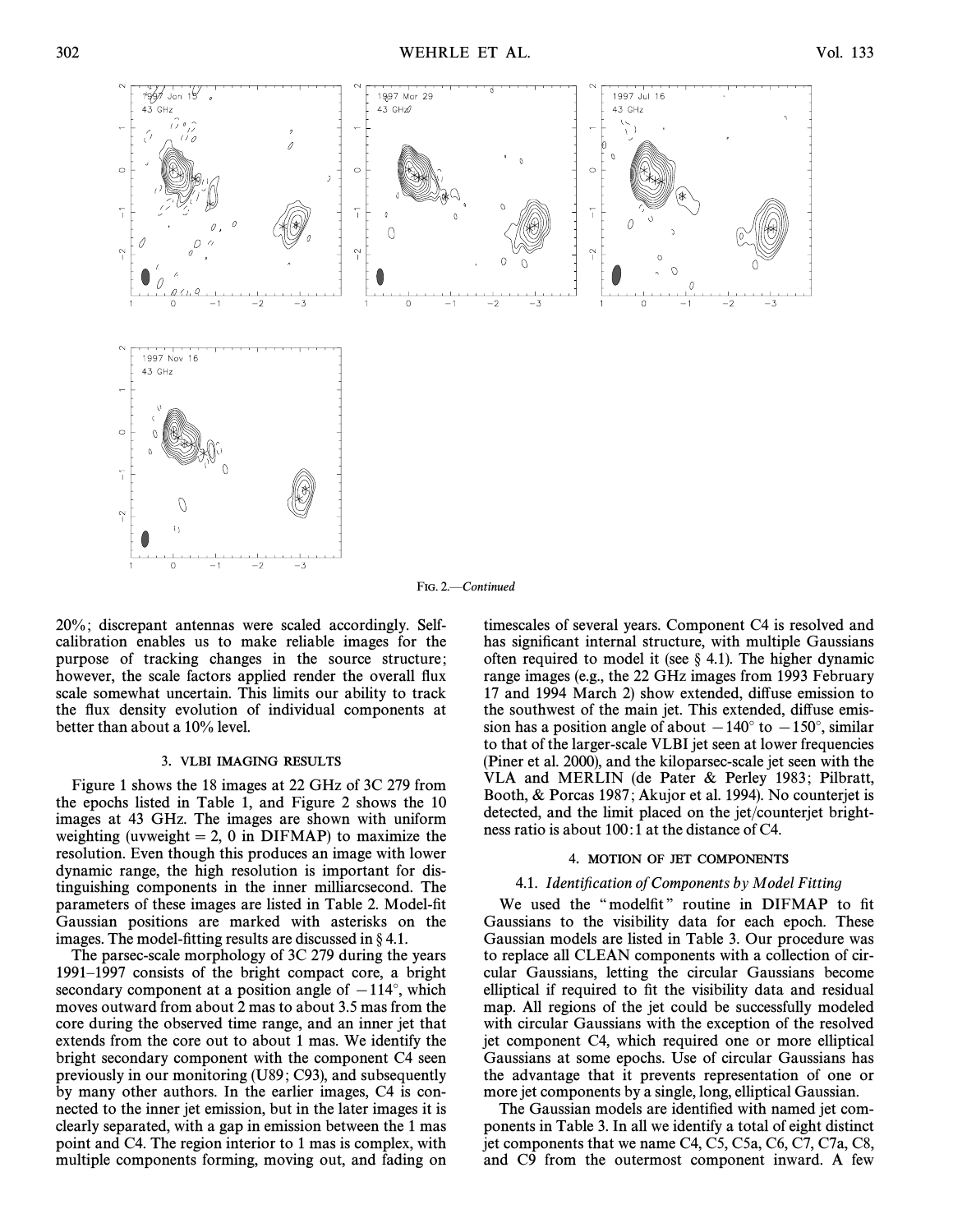| Epoch         | Frequency<br>(GHz) | Beam <sup>a</sup>   | Total<br>$Flux^b$<br>$(\mathbf{J}\mathbf{y})$ | <b>CLEAN</b><br>Flux<br>$(\mathbf{J}\mathbf{y})$ | Peak<br>Flux<br>$(Jy beam^{-1})$ | Lowest<br>Contour <sup>e</sup><br>$(mJy beam^{-1})$ | Contours <sup>d</sup><br>(Multiples of<br>Lowest Contour) |
|---------------|--------------------|---------------------|-----------------------------------------------|--------------------------------------------------|----------------------------------|-----------------------------------------------------|-----------------------------------------------------------|
| 1991 Jun 24   | 22                 | $1.36, 0.19, -5.0$  | 15.7                                          | 15.3                                             | 9.4                              | 50.5                                                | $12^7$                                                    |
| 1992 Jun 14   | 22                 | $1.39, 0.24, -7.6$  | 14.1                                          | 14.0                                             | 9.3                              | 51.4                                                | $12^7$                                                    |
| 1992 Nov $10$ | 22                 | $1.40, 0.21, -3.1$  | 15.2                                          | 15.3                                             | 9.6                              | 28.6                                                | $12^8$                                                    |
| 1993 Feb 17   | 22                 | $0.62, 0.23, -2.3$  | 15.8                                          | 16.2                                             | 10.6                             | 16.2                                                | $12^9$                                                    |
| 1993 Nov $8$  | 22                 | $1.22, 0.28, -18.7$ | 19.9                                          | 20.2                                             | 15.3                             | 31.9                                                | $12^8$                                                    |
| 1994 Mar 2    | 22                 | $0.71, 0.21, -7.7$  | 20.5                                          | 20.0                                             | 12.9                             | 13.1                                                | $12^9$                                                    |
| 1994 Jun 12   | 22                 | $0.63, 0.22, -6.4$  | $\ddots$                                      | 19.7                                             | 15.1                             | 47.0                                                | $12^8$                                                    |
| 1994 Sep $21$ | 22                 | 0.99, 0.35, 18.7    | $\ldots$                                      | 20.1                                             | 14.9                             | 56.7                                                | $12^8$                                                    |
| 1995 Jan 4    | 22                 | $0.75, 0.30, -4.3$  | 18.3                                          | 18.6                                             | 12.1                             | 29.4                                                | $12^8$                                                    |
| 1995 Feb 25   | 22                 | $0.75, 0.32, -0.9$  | 18.6                                          | 18.5                                             | 12.3                             | 23.9                                                | $12^9$                                                    |
| 1995 Mar 19   | 22                 | $0.67, 0.27, -2.1$  | 19.2                                          | 18.9                                             | 12.3                             | 14.7                                                | $12^9$                                                    |
| 1996 Jan 7    | 22                 | $0.67, 0.28, -3.3$  | 20.4                                          | 19.7                                             | 14.1                             | 18.6                                                | $12^9$                                                    |
| 1996 May 13   | 22                 | $0.68, 0.29, -0.6$  | 24.1                                          | 23.5                                             | 17.6                             | 23.3                                                | $12^9$                                                    |
| 1996 Jun 9    | 22                 | $0.68, 0.29, -2.6$  | 28.4                                          | 27.7                                             | 20.9                             | 22.4                                                | $12^9$                                                    |
| 1997 Jan $15$ | 22                 | $0.74, 0.30, -2.0$  | 24.5                                          | 24.9                                             | 17.6                             | 73.0                                                | $12^7$                                                    |
| 1997 Mar $29$ | 22                 | 0.71, 0.29, 2.1     | 24.8                                          | 23.8                                             | 14.9                             | 25.7                                                | $12^9$                                                    |
| 1997 Jul $16$ | 22                 | 0.72, 0.33, 1.4     | 27.6                                          | 25.1                                             | 14.4                             | 22.9                                                | $12^9$                                                    |
| 1997 Nov 16   | 22                 | 0.68, 0.29, 0.1     | 35.4                                          | 34.7                                             | 21.9                             | 33.6                                                | $12^9$                                                    |
| 1995 Feb 25   | 43                 | $0.40, 0.18, -0.9$  | 19.5                                          | 18.4                                             | 13.5                             | 55.6                                                | $12^7$                                                    |
| 1995 Mar 19   | 43                 | $0.37, 0.15, -4.0$  | 19.6                                          | 18.6                                             | 13.6                             | 18.0                                                | $12^9$                                                    |
| 1996 Jan $7$  | 43                 | $0.39, 0.15, -3.7$  | 20.8                                          | 19.9                                             | 14.6                             | 28.9                                                | $12^8$                                                    |
| 1996 May 4    | 43                 | $0.44, 0.18, -2.7$  | 22.4                                          | 22.5                                             | 17.1                             | 117                                                 | $12^7$                                                    |
| 1996 Jun 9    | 43                 | $0.37, 0.16, -2.5$  | 26.4                                          | 24.6                                             | 17.4                             | 35.1                                                | $12^8$                                                    |
| 1996 Nov 24   | 43                 | $0.41, 0.15, -6.7$  | 21.3                                          | 22.3                                             | 12.7                             | 69.2                                                | $12^7$                                                    |
| 1997 Jan $15$ | 43                 | 0.39, 0.19, 1.8     | 21.9                                          | 21.5                                             | 14.2                             | 60.7                                                | $12^7$                                                    |
| 1997 Mar 29   | 43                 | 0.40, 0.16, 1.1     | 21.8                                          | 19.6                                             | 9.0                              | 16.9                                                | $12^9$                                                    |
| 1997 Jul 16   | 43                 | $0.48, 0.20, -7.2$  | 20.9                                          | 20.0                                             | 10.4                             | 21.6                                                | $12^8$                                                    |
| 1997 Nov $16$ | 43                 | $0.39, 0.17, -3.9$  | 33.7                                          | 32.7                                             | 21.0                             | 55.5                                                | $12^8$                                                    |

TARIE<sub>2</sub> PARAMETERS OF THE IMAGES

<sup>a</sup> Numbers given for the beam are the FWHMs of the major and minor axes in mas, and the position angle of the major axis in degrees. The beam has been synthesized using uniform weighting.

Single-dish flux from Metsähovi at 22 or 37 GHz. Absent entries indicate periods of no observing.

<sup>c</sup> The lowest contour is set to be three times the rms noise in the full image.

<sup>d</sup> Contour levels are represented by the geometric series 1. . . 2<sup>n</sup>, e.g., for  $n = 5$  the contour levels would be  $\pm$  1, 2, 4, 8, 16, 32.

words must be said about the naming convention chosen for the jet components. In all cases, we have tried to be consistent with naming schemes adopted by other authors, and this has sometimes required the addition of a component name with the "a" suffix in cases where a component was missed due to the sporadic single-epoch observations by various authors. Note also that there are two naming conventions in use for jet components in 3C 279. The component named "C5" by C93 and Abraham  $\&$ Carrara (1998) is not the same component referred to as " $C5$ " by Wehrle et al. (1994), Leppanen et al. (1995), and Lister et al.  $(1998)$ . We have not detected the "C5" component reported by C93 and Abraham & Carrara (1998), so in this paper we adopt the naming scheme of Wehrle et al. (1994), Leppanen et al. (1995), and Lister et al. (1998).

We caution that Gaussian model fitting does not always produce unique results, especially for regions of nearly continuous jet emission. Blending of jet components into single Gaussians can be a problem at lower resolutions. Component C5 is stationary at about 1 mas from the core, and as moving jet components approach C5, the distinction between whether a given Gaussian model represents C5 or the approaching, moving component becomes ambiguous. Three closely spaced components in the inner jet (C7a, C8, and C9) are detected in the 43 GHz data. The 22 GHz model fits tend to represent these three jet components with only two Gaussians, so further discussion of C7a, C8, and C9 is derived from the 43 GHz model fits. The bright jet component C4 is detected at all epochs, and as it moves out its internal structure becomes more complex, and more than one Gaussian is frequently required to represent it. These multiple-Gaussian fits to C4 nearly always take the form of a brighter, more compact leading edge at a more northerly position angle, and a fainter, more diffuse trailing Gaussian at a more southerly position angle. The position of the brightest Gaussian is used to represent the position of C4, these Gaussians are marked with asterisks in Table 3. At two epochs (1994 March 2 and 1997 March 29) three Gaussians are required to represent C4 (see Table 3). The sharp leading edge of this component is suggestive of a working surface or shock front. The polarization observations of Leppänen et al. (1995), Lister et al. (1998), and Homan  $&$  Wardle (1999) show that C4 has a magnetic field transverse to the jet, also indicative of a shock front.

#### 4.2. Apparent Radial Motion

In this section we discuss the apparent radial motion of the jet components identified in the previous section. All of the jet components display apparent superluminal motions with the exception of C5, which appears stationary at about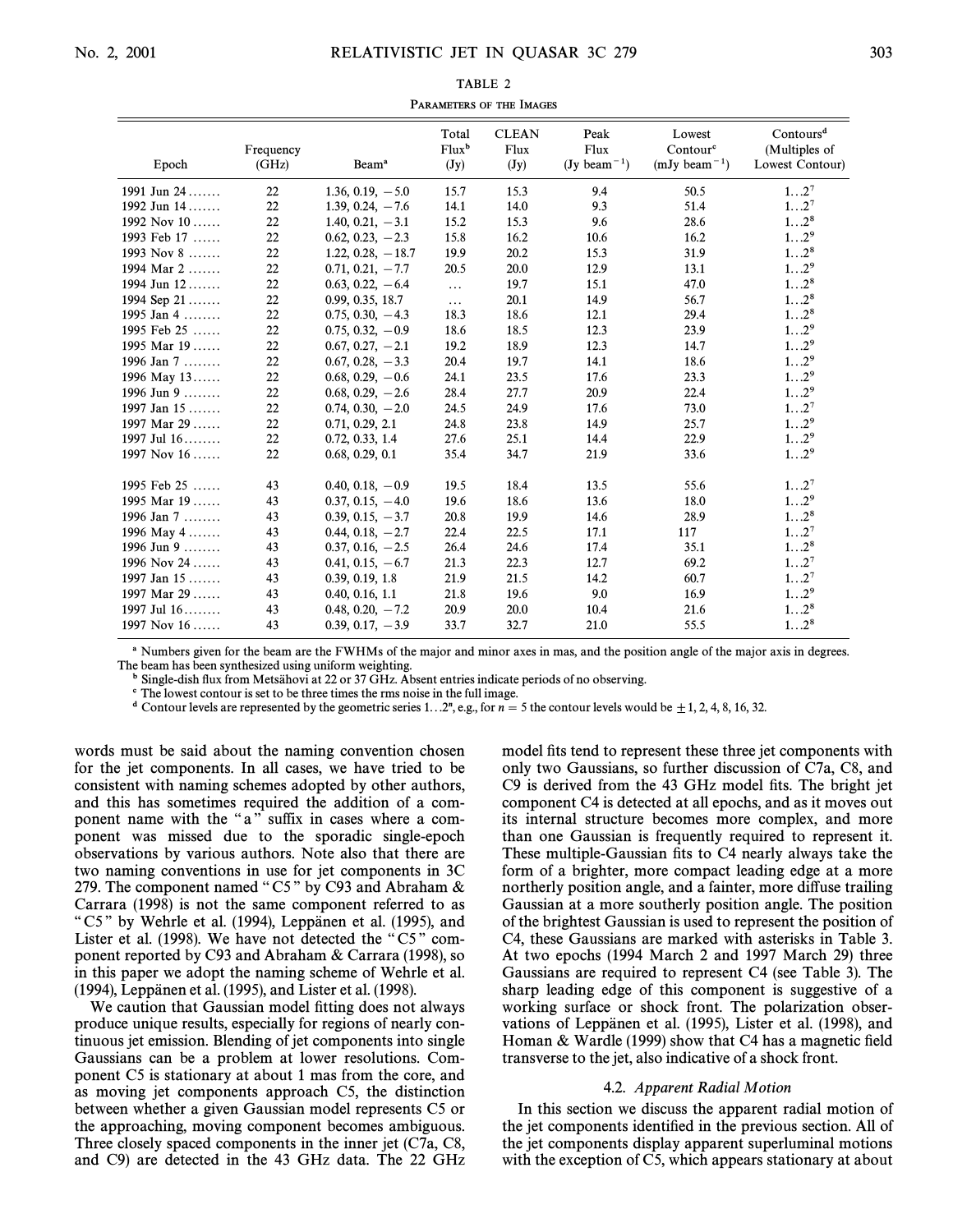| Epoch         | Frequency<br>(GHz) | Component <sup>a</sup><br>ID | $S^{\mathsf{b}}$<br>$(\mathbf{J}\mathbf{y})$ | $r^{\rm c}$<br>(mas) | $\mathbf{P}\mathbf{A}^\mathbf{c}$<br>$(\text{deg})$ | $a^d$<br>(mas) | b/a          | $\Phi$ <sup>e</sup><br>$(\text{deg})$ |
|---------------|--------------------|------------------------------|----------------------------------------------|----------------------|-----------------------------------------------------|----------------|--------------|---------------------------------------|
| 1991 Jun 24   | $22\,$             | Core                         | 9.89                                         | $\ldots$             | $\ldots$                                            | 0.10           | 1.00         | $\ldots$                              |
|               |                    | C <sub>5a</sub>              | 1.82                                         | 0.15                 | $-114.9$                                            | 0.25           | 1.00         | .                                     |
|               |                    | C <sub>5</sub>               | 2.18                                         | 1.54                 | $-120.8$                                            | 0.87           | 1.00         | $\ldots$                              |
|               |                    | C4                           | 1.42                                         | 1.77                 | $-111.3$                                            | 0.14           | 1.00         | $\ldots$                              |
| 1992 Jun 14   | 22                 | Core                         | 9.82                                         | $\ldots$             | $\ldots$                                            | 0.11           | 1.00         | $\ldots$                              |
|               |                    | C5a                          | 1.29                                         | 0.28                 | $-133.6$                                            | 0.17           | 1.00         | $\ldots$                              |
|               |                    | C <sub>5</sub>               | 1.33                                         | 1.29                 | $-119.6$                                            | 0.95           | 1.00         | $\ldots$                              |
|               |                    | C4                           | 1.52                                         | 2.05                 | $-115.0$                                            | 0.27           | 1.00         | $\ldots$                              |
| 1992 Nov 10   | 22                 | Core                         | 8.93                                         | $\ldots$             | .                                                   | 0.03           | 1.00         | .                                     |
|               |                    | C6                           | 2.52                                         | 0.18                 | $-117.0$                                            | 0.14           | 1.00         | $\ldots$                              |
|               |                    | C5a                          | 0.60                                         | 0.57                 | $-131.9$                                            | 0.22           | 1.00         | $\ldots$                              |
|               |                    | C <sub>5</sub><br>C4         | 0.98                                         | 1.25                 | $-114.7$                                            | 0.27           | 1.00         | .                                     |
|               | 22                 |                              | 2.14                                         | 2.13                 | $-111.5$                                            | 0.46           | 1.00         | $\ldots$                              |
| 1993 Feb 17   |                    | Core<br>C6                   | 10.86<br>1.73                                | $\ldots$<br>0.22     | $\ldots$<br>$-132.1$                                | 0.09<br>0.19   | 1.00<br>1.00 | $\ldots$                              |
|               |                    | C5a                          | 0.57                                         | 0.64                 | $-124.8$                                            | 0.35           | 1.00         | $\ldots$                              |
|               |                    | C <sub>5</sub>               | 1.11                                         | 1.27                 | $-114.4$                                            | 0.33           | 1.00         | $\ldots$<br>$\ldots$                  |
|               |                    | C <sub>4</sub>               | 1.80                                         | 2.20                 | $-111.9$                                            | 0.44           | 1.00         | $\ldots$                              |
| 1993 Nov 8    | 22                 | Core                         | 14.14                                        | $\ldots$             | $\ldots$                                            | 0.07           | 1.00         | $\ldots$                              |
|               |                    | C6/7                         | 3.57                                         | 0.18                 | $-123.2$                                            | 0.19           | 1.00         | .                                     |
|               |                    | C <sub>5a</sub>              | 0.21                                         | 0.65                 | $-108.6$                                            | 0.00           | 1.00         | $\ldots$                              |
|               |                    | C <sub>5</sub>               | 0.95                                         | 1.25                 | $-115.6$                                            | 0.39           | 1.00         | $\ldots$                              |
|               |                    | C <sub>4</sub>               | 1.87                                         | 2.40                 | $-114.7$                                            | 0.53           | 1.00         | .                                     |
| 1994 Mar 2    | 22                 | Core                         | 12.31                                        | $\ldots$             | $\ldots$                                            | 0.08           | 1.00         | $\ldots$                              |
|               |                    | C7                           | 3.80                                         | 0.16                 | $-132.0$                                            | 0.11           | 1.00         | $\ldots$                              |
|               |                    | C6                           | 0.82                                         | 0.39                 | $-121.6$                                            | 0.11           | 1.00         | .                                     |
|               |                    | C5a                          | 0.23                                         | 0.78                 | $-131.5$                                            | 0.24           | 1.00         | .                                     |
|               |                    | C <sub>5</sub>               | 0.62                                         | 1.29                 | $-119.0$                                            | 0.34           | 1.00         | $\ldots$                              |
|               |                    | C <sub>4</sub>               | 0.38                                         | 1.86                 | $-111.5$                                            | 0.27           | 1.00         | $\ldots$                              |
|               |                    | $C4*$                        | 1.26                                         | 2.35                 | $-116.6$                                            | 0.33           | 1.00         | $\ldots$                              |
|               |                    | C <sub>4</sub>               | 0.45                                         | 2.68                 | $-111.6$                                            | 0.07           | 1.00         | $\ldots$                              |
| 1994 Jun 12   | 22                 | Core                         | 15.53                                        | $\ldots$             | .                                                   | 0.10           | 1.00         | $\ldots$                              |
|               |                    | C7<br>C6                     | 3.36<br>0.32                                 | 0.20<br>0.55         | $-131.2$<br>$-130.9$                                | 0.15<br>0.00   | 1.00<br>1.00 | $\ldots$                              |
|               |                    | C <sub>5</sub>               | 0.22                                         | 1.18                 | $-110.9$                                            | 0.17           | 1.00         | $\ldots$                              |
|               |                    | C4                           | 1.20                                         | 2.38                 | $-117.3$                                            | 0.28           | 1.00         | $\ldots$<br>$\ldots$                  |
| 1994 Sep 21   | 22                 | Core                         | 14.54                                        | $\ldots$             | $\ldots$                                            | 0.10           | 1.00         | $\ldots$                              |
|               |                    | C6/7                         | 2.92                                         | 0.37                 | $-127.5$                                            | 0.13           | 1.00         | $\ldots$                              |
|               |                    | C <sub>5</sub>               | 0.51                                         | 1.14                 | $-124.6$                                            | 0.90           | 1.00         | $\ldots$                              |
|               |                    | C4                           | 2.24                                         | 2.42                 | $-115.4$                                            | 0.59           | 1.00         | $\ldots$                              |
| 1995 Jan $4$  | 22                 | Core                         | 12.07                                        | $\ldots$             | .                                                   | 0.07           | 1.00         | $\ldots$                              |
|               |                    | C7                           | 2.66                                         | 0.32                 | 130.6                                               | 0.12           | 1.00         | $\ddotsc$                             |
|               |                    | C6                           | 1.11                                         | 0.63                 | $-130.1$                                            | 0.00           | 1.00         | $\cdots$                              |
|               |                    | C5a                          | 0.23                                         | 0.88                 | $-110.3$                                            | 0.37           | 1.00         | .                                     |
|               |                    | C <sub>4</sub>               | 0.84                                         | 2.17                 | $-117.8$                                            | 1.04           | 1.00         | $\ldots$                              |
|               |                    | $C4*$                        | 1.73                                         | 2.56                 | $-115.9$                                            | 0.37           | 1.00         | .                                     |
| 1995 Feb $25$ | 22                 | Core                         | 12.55                                        | $\ldots$             | $\ldots$                                            | 0.09           | 1.00         | .                                     |
|               |                    | C7                           | 1.76                                         | 0.37                 | $-133.5$                                            | 0.00           | 1.00         | .                                     |
|               |                    | C6                           | 1.39                                         | 0.62                 | $-129.9$                                            | 0.18           | 1.00         | .                                     |
|               |                    | C5a                          | 0.27                                         | 1.07                 | $-115.7$                                            | 0.39           | 1.00         | .                                     |
|               |                    | C <sub>4</sub><br>$C4*$      | 0.78                                         | 2.30<br>2.59         | $-120.1$                                            | 0.94           | 1.00         | .                                     |
| 1995 Mar 19   | 22                 | Core                         | 1.75<br>12.67                                |                      | $-115.2$                                            | 0.38<br>0.08   | 1.00<br>1.00 | .                                     |
|               |                    | C7                           | 1.47                                         | $\ldots$<br>0.29     | $\ldots$<br>$-128.1$                                | 0.07           | 1.00         | .                                     |
|               |                    | C6                           | 1.81                                         | 0.58                 | $-131.1$                                            | 0.17           | 1.00         | .                                     |
|               |                    | C5a                          | 0.43                                         | 1.03                 | $-124.5$                                            | 0.50           | 1.00         | .<br>.                                |
|               |                    | C <sub>4</sub>               | 0.97                                         | 2.40                 | $-116.3$                                            | 0.86           | 1.00         | .                                     |
|               |                    | $C4*$                        | 1.58                                         | 2.62                 | $-115.5$                                            | 0.34           | 1.00         | .                                     |
| 1996 Jan 7    | 22                 | Core                         | 13.19                                        | $\ldots$             | $\ldots$                                            | 0.06           | 1.00         | .                                     |
|               |                    | C7a/8                        | 2.86                                         | 0.18                 | $-122.4$                                            | 0.14           | 1.00         | .                                     |
|               |                    | C7                           | 0.60                                         | 0.53                 | $-124.4$                                            | 0.00           | 1.00         | .                                     |
|               |                    | C6                           | 0.49                                         | 0.88                 | $-127.7$                                            | 0.19           | 1.00         | .                                     |
|               |                    | C <sub>5</sub>               | 0.16                                         | 1.24                 | $-130.2$                                            | 0.08           | 1.00         | .                                     |
|               |                    | C <sub>4</sub>               | 0.92                                         | 2.67                 | $-118.7$                                            | 0.64           | 1.00         | $\cdots$                              |

TABLE 3 GAUSSIAN MODELS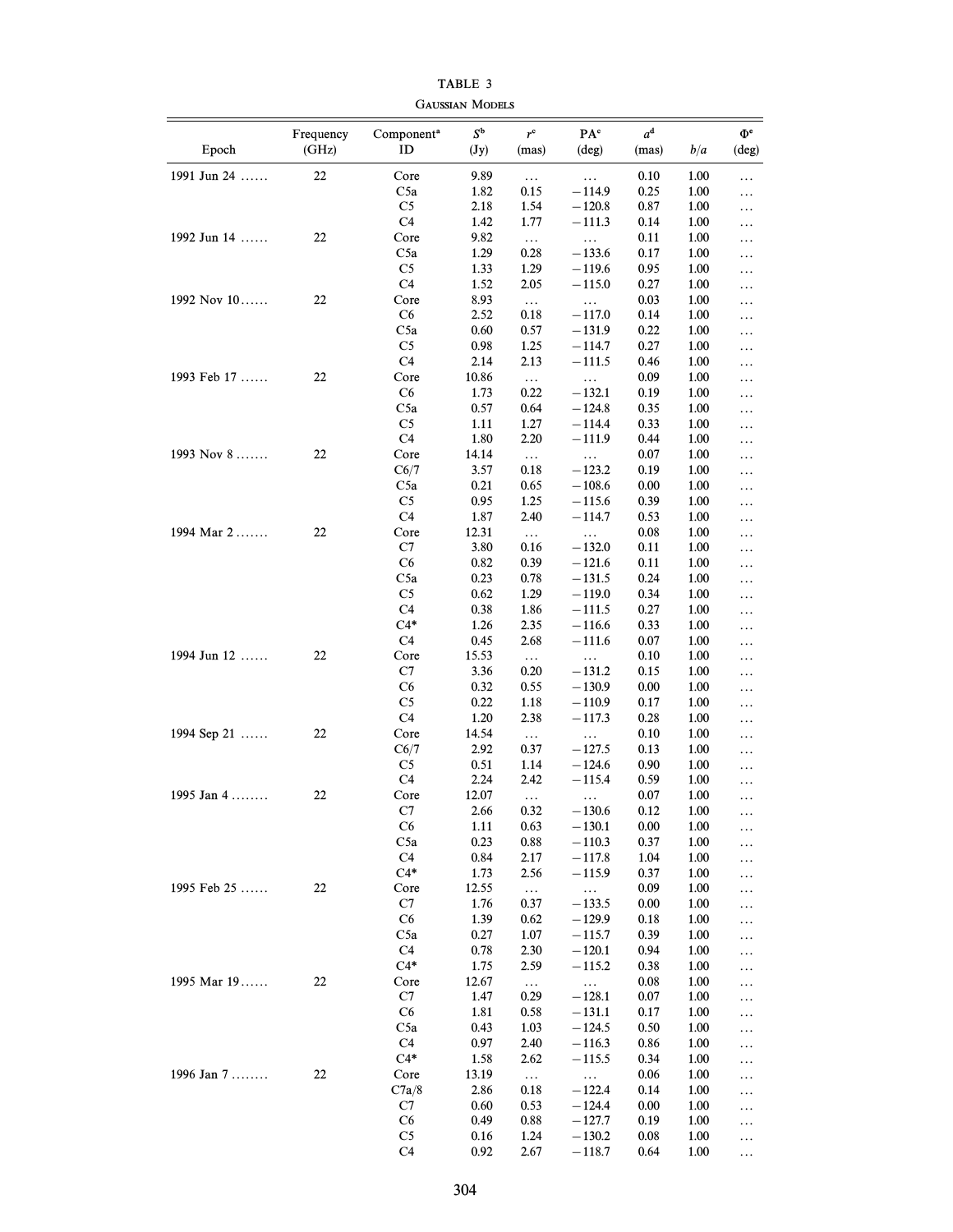Frequency Component<sup>a</sup>  $S^b$   $r^c$  PA<sup>c</sup>  $a^d$   $\Phi^e$ Epoch (GHz) ID (Jy) (mas) (deg) (mas)  $b/a$  (deg)  $C4*$  1.47 2.91  $-113.1$  0.22 1.00 ... 1996 May 13...... 22 Core 15.37 ... ... 0.06 1.00 ... C7a/8 4.92  $0.17 -123.1$   $0.11 1.00 ...$ C7 0.59 0.54  $-123.6$  0.14 1.00 ... C6 0.39 1.06  $-126.3$  0.32 1.00 ... C4  $0.85$   $2.80$   $-118.3$   $0.64$   $1.00$  ...  $C4*$  1.35 3.02 -113.0 0.22 1.00 ... 1996 Jun 9 ........ 22 Core 17.25 ... ... 0.04 1.00 ...  $C7a/8$  7.00 0.17  $-123.0$  0.10 1.00 ... C7  $0.54$   $0.51$   $-121.3$   $0.00$   $1.00$  ... C6 0.50 1.02  $-127.0$  0.38 1.00 ...  $C4$  0.92 2.80 -117.3 0.67 1.00 ...<br> $C4*$  1.51 3.04 -113.2 0.36 0.26 -41 1.51 3.04  $-113.2$  0.36 0.26  $-41.4$ 1997 Jan 15 ....... 22 Core 13.44 ... ... 0.00 1.00 ... C8 8.23 0.20  $-124.7$  0.12 1.00 ... C7 0.27 0.77  $-123.7$  0.25 1.00 ...  $\begin{array}{ccccccccc} \text{C5} & & & 0.10 & & 1.21 & & -117.7 & & 0.08 & & 1.00 & & \dots \\ \text{C4} & & & & 0.73 & & 2.76 & & -120.9 & & 0.92 & & 1.00 & & \dots \end{array}$  $0.73$   $2.76$   $-120.9$   $0.92$   $1.00$  ...  $C4*$  2.29 3.17  $-113.5$  0.29 0.34  $-47.9$ 1997 Mar 29 ...... 22 Core 10.62 ... ... 0.00 1.00 ...  $C8/9$  9.18 0.23  $-127.7$  0.10 1.00 ... C7a  $0.80$   $0.46$   $-119.6$   $0.00$   $1.00$  ... C7 0.32 1.00  $-121.9$  0.50 1.00 ... C4 0.26 2.80  $-126.6$  0.74 1.00 ... C4 1.09 3.19  $-115.9$  0.36 1.00  $C4*$  1.60 3.24 -113.0 0.30 0.14 -26.1 1997 Jul 16 ... .... 22 Core 11.37 ... ... 0.04 1.00 ... C8/9 9.62 0.31  $-131.9$  0.17 1.00 ... C7a  $0.73$   $0.56$   $-123.3$   $0.00$   $1.00$  ... C5 0.10 1.15  $-122.1$  0.15 1.00 ...  $C5a?$  0.07 1.71  $-133.2$  0.11 1.00 ... C4 0.48 3.15  $-118.1$  0.78 1.00 ...  $C4*$  2.72 3.31 -114.1 0.32 0.57 -23.4 1997 Nov 16 ...... 22 Core 21.36 ... ... 0.08 1.00 ...  $C8/9$  9.46 0.36 -134.3 0.26 1.00 ... C7/7a 0.58 0.75  $-136.6$  0.00 1.00 ... C5 0.18 1.12  $-118.3$  0.00 1.00 ...<br>C4\* 3.10 3.35  $-114.1$  0.25 0.78  $-56$  $C4*$  3.10 3.35 -114.1 0.25 0.78 -56.9 C4 0.33 3.53  $-124.1$  0.00 1.00 ... 1995 Feb 25...... 43 Core 9.47 ... ... 0.00 1.00 ... C7a 5.34  $0.06$   $-117.5$   $0.08$   $1.00$  ... C7  $0.92$   $0.25$   $-126.3$   $0.10$   $1.00$  ... C6 1.27 0.55  $-131.4$  0.21 1.00 ... C5 0.20 1.17  $-126.2$  0.20 1.00 ...  $C4*$  1.03 2.60 -114.8 0.57 1.00 ... C4 0.28 2.67  $-116.7$  0.11 1.00 ... 1995 Mar 19 ...... 43 Core 12.57 ... ... 0.03 1.00 ... C7a 2.78  $0.09$   $-121.3$   $0.05$   $1.00$  ... C7 0.67 0.27  $-125.8$  0.11 1.00 ... C6 0.85 0.54  $-131.9$  0.10 1.00 ... C5a  $0.42$   $0.71$   $-127.7$   $0.19$   $1.00$  ... C5 0.17 1.18  $-123.6$  0.37 1.00 ...  $C4*$  1.08 2.60  $-114.8$  0.51 1.00 ... C4 0.24 2.68  $-117.4$  0.14 1.00 ... 1996 Jan 7 ........ 43 Core 12.43 ... ... 0.04 1.00 ... C8 4.89  $0.10$   $-132.5$   $0.08$   $1.00$  ... C7a  $0.69$   $0.30$   $-119.7$   $0.15$   $1.00$  ... C7 0.11 0.45  $-121.1$  0.00 1.00 ... C6 0.49 0.87  $-124.7$  0.44 1.00 ...  $C4$  0.59 2.76 -116.2 0.62 1.00 ...<br> $C4*$  0.88 2.94 -113.2 0.45 0.40 -1: 0.88 2.94  $-113.2$  0.45 0.40  $-15.0$  $1996$  May  $4$  ....... 43 Core  $15.01$  ... ... 0.03 1.00 ... C8 4.63  $0.12$   $-128.9$   $0.05$   $1.00$  ... C7a 1.32  $0.29 -124.4 0.06 1.00 ...$ C7 0.19 0.66  $-123.2$  0.09 1.00 ...

TABLE 3-Continued

 $C6$  0.23 1.01  $-120.0$  0.06 1.00 ...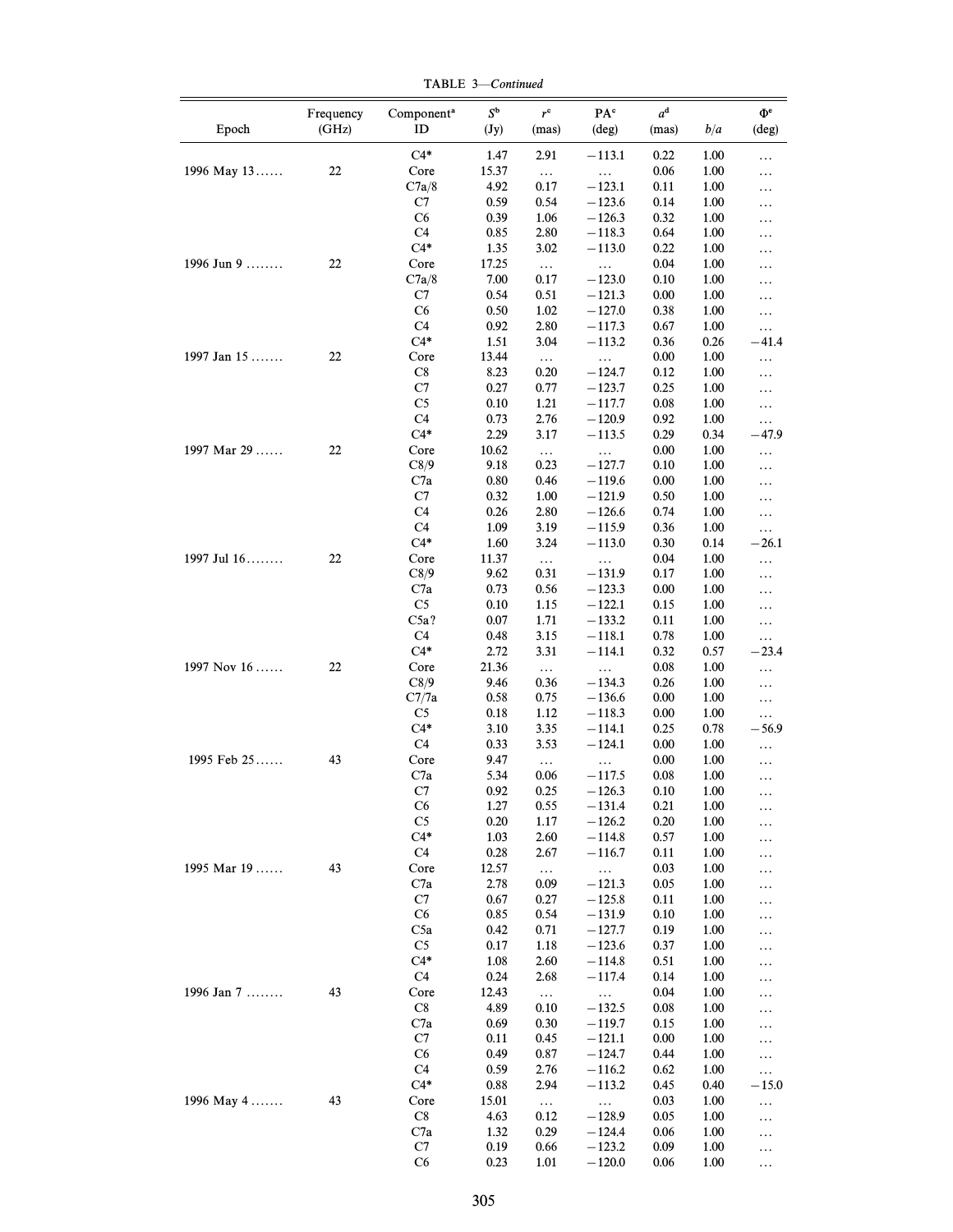|             | Frequency | Component <sup>a</sup> | $S^{\mathbf{b}}$         | $r^{\rm c}$ | PA <sup>c</sup> | $a^d$ |      | $\Phi$ <sup>e</sup> |
|-------------|-----------|------------------------|--------------------------|-------------|-----------------|-------|------|---------------------|
| Epoch       | (GHz)     | ID                     | $(\mathbf{J}\mathbf{y})$ | (mas)       | $(\text{deg})$  | (mas) | b/a  | $(\text{deg})$      |
|             |           | C <sub>4</sub>         | 1.14                     | 3.01        | $-114.1$        | 0.31  | 1.00 | .                   |
| 1996 Jun 9  | 43        | Core                   | 15.67                    | $\ldots$    | $\ddotsc$       | 0.05  | 1.00 | .                   |
|             |           | C8                     | 6.16                     | 0.13        | $-131.1$        | 0.08  | 1.00 | .                   |
|             |           | C7a                    | 1.21                     | 0.28        | $-123.2$        | 0.05  | 1.00 | .                   |
|             |           | C7                     | 0.25                     | 0.51        | $-121.6$        | 0.22  | 1.00 | .                   |
|             |           | C <sub>5</sub>         | 0.19                     | 1.15        | $-126.8$        | 0.14  | 1.00 | $\cdots$            |
|             |           | C <sub>4</sub>         | 0.29                     | 2.76        | $-115.1$        | 0.86  | 0.46 | $-34.0$             |
|             |           | $C4*$                  | 0.98                     | 3.08        | $-114.0$        | 0.40  | 0.42 | $-35.8$             |
| 1996 Nov 24 | 43        | Core                   | 11.44                    | $\ldots$    | $\ddotsc$       | 0.05  | 1.00 | .                   |
|             |           | $\mathbf{C}8$          | 8.84                     | 0.19        | $-128.6$        | 0.20  | 1.00 | .                   |
|             |           | C7a                    | 0.37                     | 0.43        | $-143.2$        | 0.00  | 1.00 | .                   |
|             |           | C <sub>5</sub>         | 0.24                     | 1.14        | $-123.5$        | 0.20  | 1.00 | .                   |
|             |           | C <sub>4</sub>         | 1.78                     | 3.17        | $-115.0$        | 0.22  | 1.00 | .                   |
| 1997 Jan 15 | 43        | Core                   | 13.34                    | $\ldots$    | $\ddots$        | 0.03  | 1.00 | .                   |
|             |           | C8                     | 6.04                     | 0.22        | $-127.7$        | 0.12  | 1.00 | .                   |
|             |           | C7/7a                  | 0.16                     | 0.57        | $-113.3$        | 0.00  | 1.00 | .                   |
|             |           | C <sub>5</sub>         | 0.16                     | 1.20        | $-132.8$        | 0.04  | 1.00 | .                   |
|             |           | C <sub>4</sub>         | 0.20                     | 2.93        | $-117.3$        | 0.00  | 1.00 | .                   |
|             |           | $C4*$                  | 1.68                     | 3.20        | $-114.2$        | 0.38  | 0.10 | $-34.4$             |
| 1997 Mar 29 | 43        | Core                   | 8.80                     | $\ldots$    | .               | 0.06  | 1.00 | .                   |
|             |           | C9                     | 4.05                     | 0.19        | $-138.7$        | 0.07  | 1.00 | .                   |
|             |           | C8                     | 4.02                     | 0.30        | $-130.1$        | 0.08  | 1.00 | .                   |
|             |           | C7a                    | 0.81                     | 0.41        | $-121.0$        | 0.15  | 1.00 | .                   |
|             |           | C <sub>5</sub>         | 0.18                     | 1.09        | $-126.9$        | 0.30  | 1.00 | .                   |
|             |           | C <sub>4</sub>         | 0.64                     | 3.18        | $-116.2$        | 0.67  | 1.00 | .                   |
|             |           | $C4*$                  | 1.28                     | 3.26        | $-114.1$        | 0.25  | 0.57 | $-24.7$             |
| 1997 Jul 16 | 43        | Core                   | 10.21                    | $\ldots$    | $\ddots$        | 0.05  | 1.00 | .                   |
|             |           | C9                     | 2.62                     | 0.22        | $-143.7$        | 0.00  | 1.00 | .                   |
|             |           | C8                     | 4.09                     | 0.36        | $-133.3$        | 0.04  | 1.00 | .                   |
|             |           | C7a                    | 0.97                     | 0.48        | $-123.4$        | 0.07  | 1.00 | .                   |
|             |           | C <sub>5</sub>         | 0.08                     | 1.09        | $-123.9$        | 0.18  | 1.00 | .                   |
|             |           | C <sub>4</sub>         | 0.73                     | 3.25        | $-115.1$        | 0.74  | 0.33 | $-14.1$             |
|             |           | $C4*$                  | 1.26                     | 3.36        | $-114.4$        | 0.24  | 0.59 | $-12.3$             |
| 1997 Nov 16 | 43        | Core                   | 21.06                    | $\ldots$    | .               | 0.05  | 1.00 | .                   |
|             |           | C9                     | 3.39                     | 0.17        | $-145.7$        | 0.04  | 1.00 | .                   |
|             |           | C8                     | 4.19                     | 0.38        | $-137.2$        | 0.08  | 1.00 | .                   |
|             |           | C7a                    | 1.81                     | 0.51        | $-125.5$        | 0.08  | 1.00 | .                   |
|             |           | C7                     | 0.14                     | 0.87        | $-125.5$        | 0.00  | 1.00 | .                   |
|             |           | C <sub>4</sub>         | 0.90                     | 3.37        | $-118.0$        | 0.29  | 1.00 | .                   |
|             |           | $C4*$                  | 1.31                     | 3.40        | $-113.5$        | 0.18  | 1.00 | .                   |
|             |           |                        |                          |             |                 |       |      |                     |

TABLE 3-Continued

a Multiple IDs listed for a single Gaussian indicate a blending of jet components. Jet component C4 sometimes required multiple Gaussians to fit. The brightest Gaussian making up C4 is marked with an asterisk, and its position is used as the position of C4.

**b** Flux density in Janskys.

 $c$  r and PA are the polar coordinates of the center of the Gaussian relative to the presumed core. Position angle is measured from north through east.

 $d$  a and b are the FWHM of the major and minor axes of the Gaussian.

e Position angle of the major axis measured from north through east.

1.2 mas from the core, and C9, which is present in the last three epochs at 43 GHz at about 0.2 mas from the core. The moving components interior to C5 tend to fade and disappear below our detection limit as they approach C5, although there are some indications that they may remain barely detectable beyond this point (e.g., the emission beyond C5 in the 1997 November 16 map at 22 GHz). Three of the inner jet components (C5a, C6, and C7) have undergone this behavior during our monitoring.

Motion of jet components in 3C 279 can be seen directly from the images. Figures 3 and 4 show a selection of images at 22 and 43 GHz, respectively. Only a selection of images are shown because there are too many images to fit on a single page. These images are presented as time-series mosaics with dotted lines indicating the best fits to motion at constant speed for the model-fit Gaussians. Animations made from the entire sequences of images may be obtained from ftp ://sgra.jpl.nasa.gov/pub/users/glenn/ 3c279–22ghz.mpeg and 3c279–43ghz.mpeg.

The measured model-fit Gaussian positions versus time are shown in Figures 5a and 5b for the 22 and 43 GHz model fits, respectively. Error bars on the Gaussian positions have been set to be proportional to the beam size and inversely proportional to the square root of the dynamic range of the component detection (defined here as the uniform-Gaussian surface brightness divided by the rms residual surface brightness), and normalized to be onequarter of a beam at a dynamic range of 200 by observing the scatter in the Gaussian positions. Although the error may formally be inversely proportional to the dynamic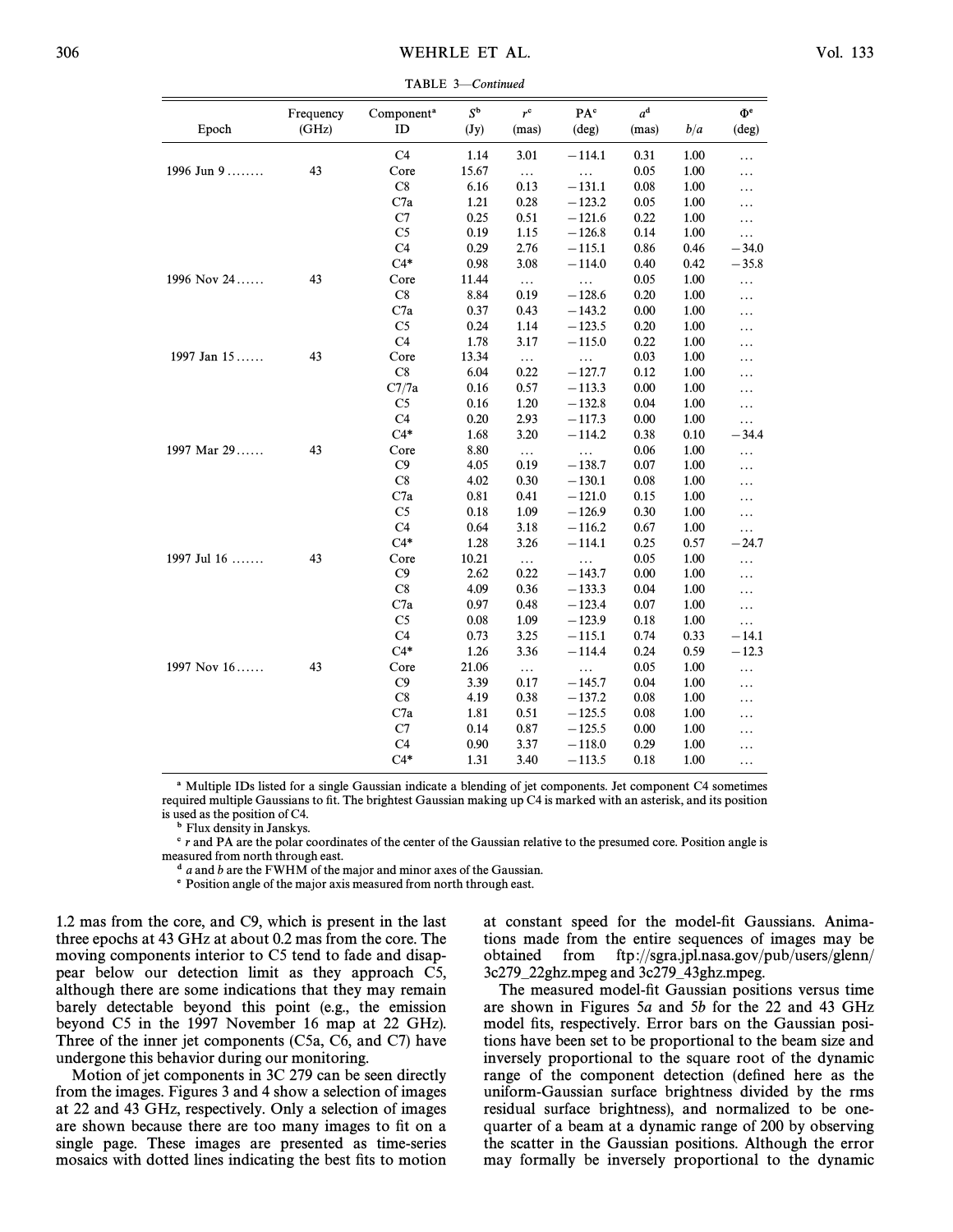

FIG. 3.—Time-series mosaic of a selection of 22 GHz VLBI images of 3C 279. Epochs 1991 June 24, 1993 February 17, 1994 September 21, 1996 May 13, and 1997 November 16 are shown. The images have been restored with a circular 0.2 mas beam without residuals and rotated  $25^\circ$  counterclockwise. The lowest contour is  $25 \text{ mJy beam}^{-1}$ ; subsequent contours are a factor of two higher than the previous contour. The solid line indicates the position of the presumed stationary core. The dotted lines represent the best fits to the model-fit Gaussian positions vs. time from Fig. 5a. From right to left these lines represent C4, C5, C5a, C6, and C7. Some lines have been extended before and after model-fit detections to show speculative zero-separation epochs and later positions.

range (rather than the square root) (e.g., Fomalont 1985; Reid & Moran 1988; Condon 1997), the range in component surface brightnesses in 3C 279 is so large (of order 1000 between C8 and C5) that this produces an extremely large range in errors that does not empirically agree with the scatter in the model-fit positions. Effects other than visibility errors  $[e.g., (u, v)$  coverage effects, calibration errors, and interactions among multiple model components] presumably dominate at the higher surface brightnesses and simulate a dependence with lower slope, and we find that the square root of the dynamic range empirically provides a good estimate for the errors. Some of the scatter about straight-line fits may also be real and due to intrinsic or viewing angle produced accelerations or changes in the complex underlying internal brightness distribution of the convolved components (Gómez et al. 1997).

Changes in the jet emission from epoch to epoch can also be examined using flux profile curves (summed flux perpen-



FIG. 4.—Time-series mosaic of a selection of 43 GHz VLBI images of 3C 279. Epochs 1995 March 19, 1996 January 7, 1996 June 9, 1997 March 29, and 1997 November 16 are shown. The images have been restored with a circular  $0.15$  mas beam without residuals and rotated  $25^\circ$  counterclockwise. The lowest contour is  $25 \text{ mJy beam}^{-1}$ ; subsequent contours are a factor of two higher than the previous contour. The solid line indicates the position of the presumed stationary core. The dotted lines represent the best fits to the model-fit Gaussian positions vs. time from Fig. 5b. From right to left these lines represent C4, C5, C6, C7, C7a, C8, and C9. Some lines have been extended before model-fit detections to show speculative zero-separation epochs.

dicular to the jet). Figures  $6a$  and  $6b$  show the flux profile at each epoch plotted as a variable-width black bar, with diagonal lines indicating fits to model-fit Gaussian positions versus time. Motions of well-separated components like C4 are easy to see in these plots, while motions of inner components which often appear as extensions or " shoulders " on a declining jet are more difficult to see.

Apparent speeds of the components were measured by performing least-squares fits to the Gaussian radial positions versus time from Figures 5a and 5b, assuming radially outward motion at constant speed. The data indicate this to be a good approximation for all components except C4 (see  $\S$  4.5). For four components (C4, C5, C6, and C7) we have measured speeds at both 22 and 43 GHz. The speeds at 22 and 43 GHz are consistent (as they should be) for all of these components except C6, where the speeds at 22 and 43 GHz differ at the 2  $\sigma$  level. We believe this to be due to a biasing outward of the position of C6 at 43 GHz during its short detection period at this frequency due to a blending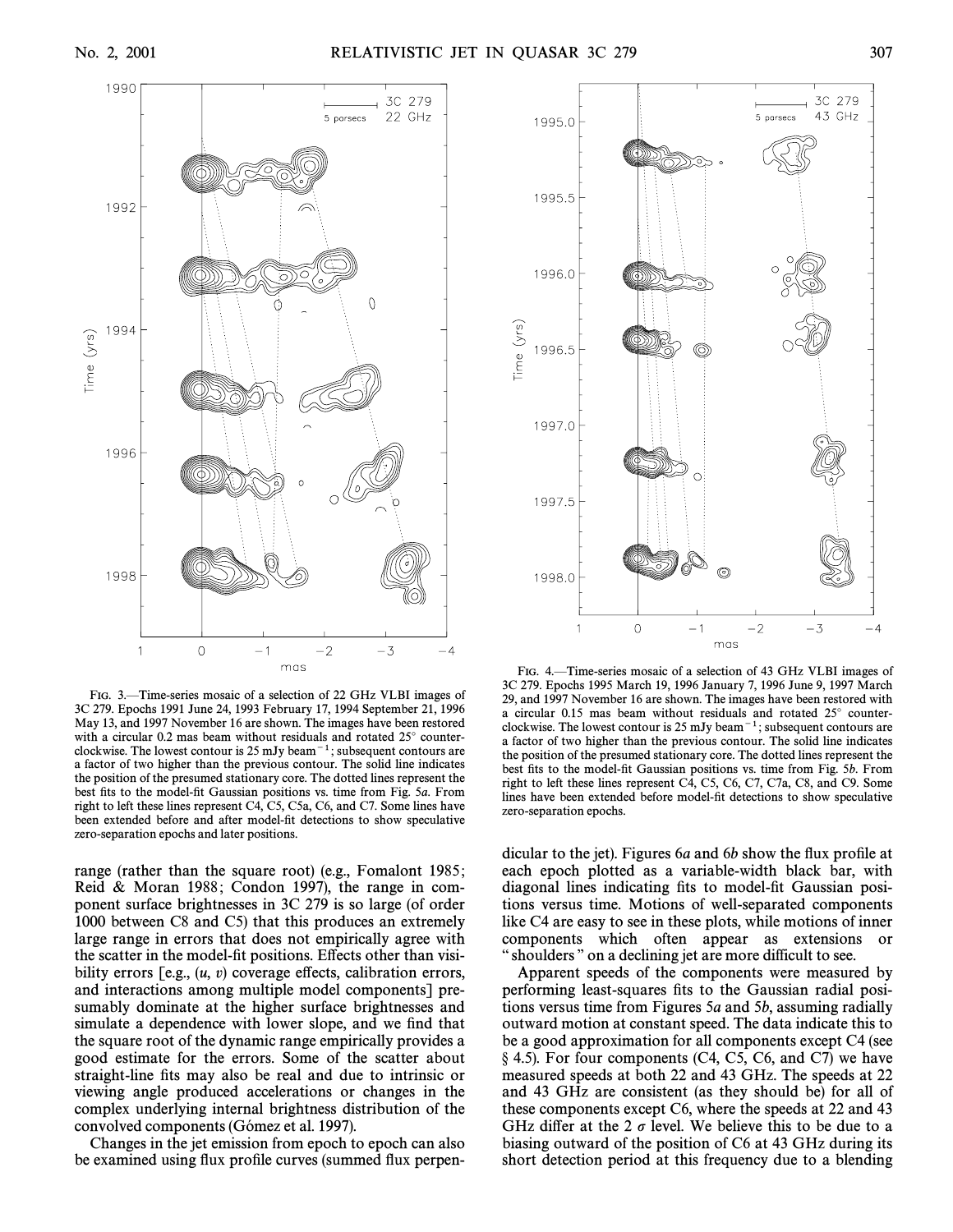

FIG. 5b

FIG. 5. - Distances from the core of model-fit Gaussians in 3C 279 as a function of time. Diamonds represent component C4, upward-pointing triangles C5, squares C5a, crosses C6, circles C7, downward-pointing triangles C7a, filled circles C8, and filled downward-pointing triangles C9. The lines shown are the best fits to motion with constant speed. (a) 22 GHz. (b) 43 GHz.

with C5, which it was then approaching. For those components detected at both frequencies, the most accurate speeds were obtained from the 22 GHz monitoring, due to its 3 times longer time baseline. The measured speeds for all components are listed in Table 4. These speeds differ significantly from each other, with the moving components (excluding C5 and C9) becoming progressively slower from C4 to C7a, and the speed increasing slightly again with C8.

These speeds can be compared with those measured previously by other authors. 3C 279 was one of the first quasars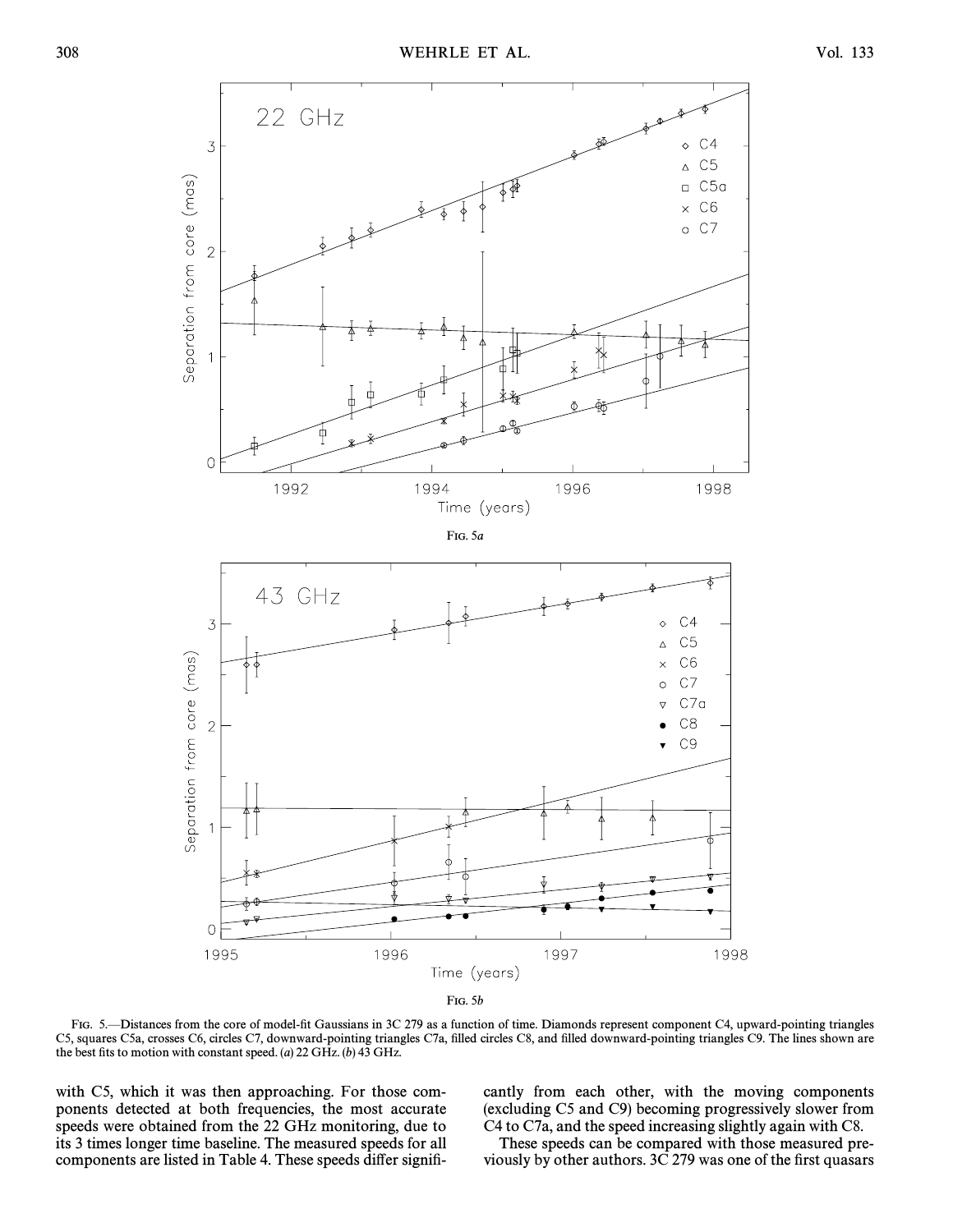

FIG. 6. Elux profiles of the 3C 279 jet vs. time. The width of the variable-width black bar plotted for each epoch is proportional to the logarithm of the flux summed perpendicular to the jet (assumed to be at a position angle of  $-115^\circ$ ), at a distance along the jet indicated by the y-axis. A 5 Jy delta function at zero mas (representing the core) and a smoothly declining exponential jet have been subtracted from the fluxes to enhance the contrast of jet components. The solid lines show the best fits to the model-fit Gaussian positions vs. time from Figs. 5a and 5b. (a) 22 GHz. All epochs are shown with the exceptions of 1995 February 25 and 1996 May 13. (b) 43 GHz. All epochs are shown with the exception of 1995 March 19.

to have a superluminal speed measured. Older VLBI observations (Cotton et al. 1979; U89; C93) followed a series of components  $(C1-C3)$  moving along position angles of  $-130^\circ$  to  $-140^\circ$ . Cotton et al. (1979) reported a large proper motion of 0.5 mas  $yr^{-1}$  (15c) during the early 1970s; their data were reexamined and their interpretation confirmed by U89. U89 and C93 observed the motions of several new superluminal components, and found that the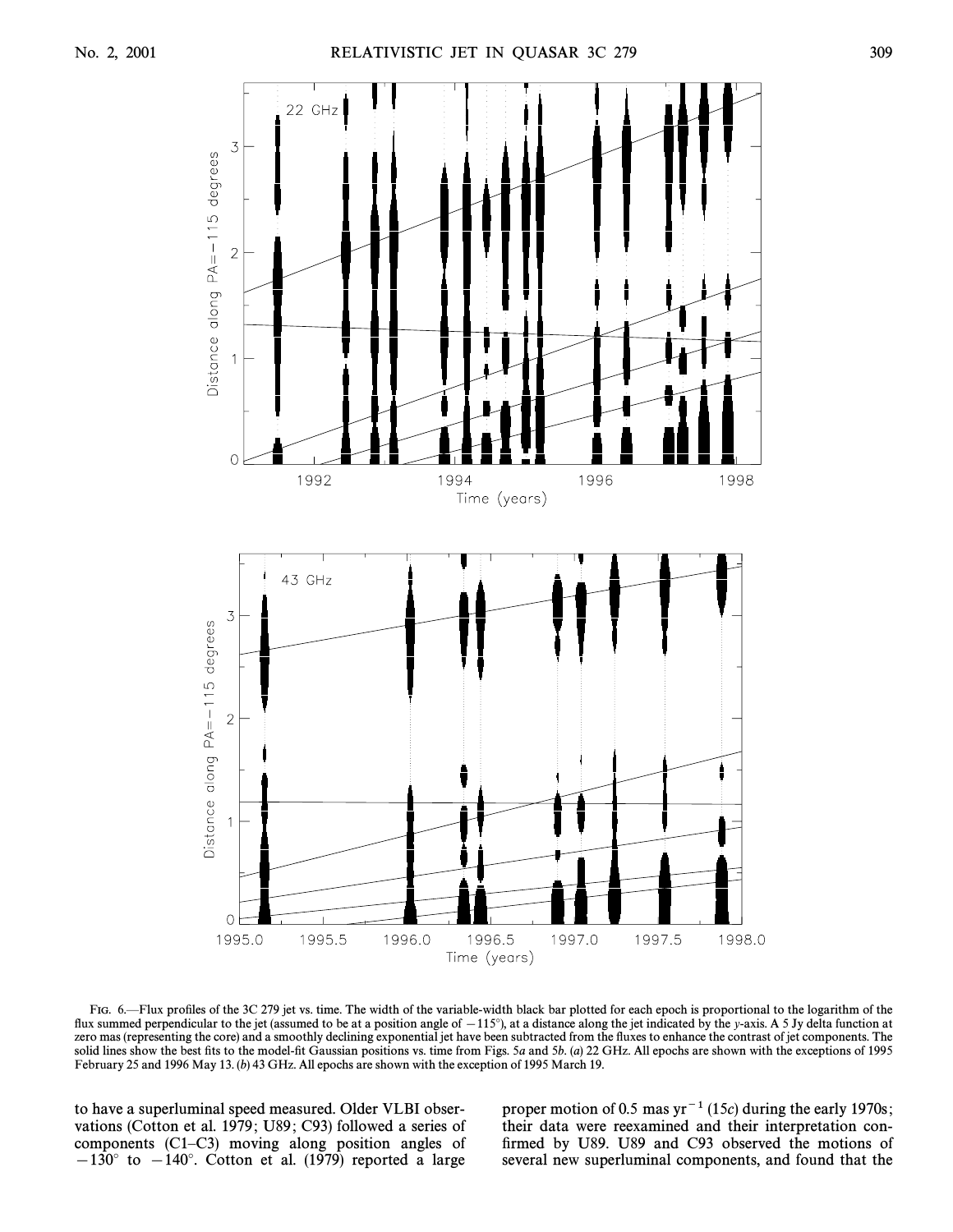| TABLE 4                            |  |  |
|------------------------------------|--|--|
| <b>APPARENT SPEEDS<sup>a</sup></b> |  |  |

| Component | Speed<br>(c) | Zero Separation Epoch                 | Frequency <sup>b</sup><br>(GHz) |
|-----------|--------------|---------------------------------------|---------------------------------|
| $C4$      | $7.5 + 0.2$  | $1984.68 \pm \substack{0.27 \\ 0.29}$ | 22                              |
| $C5$      | $-0.6 + 0.5$ |                                       | 22                              |
| $C5a$     | $6.8 + 1.0$  | $1990.88 \pm \substack{0.28 \\ 0.39}$ | 22                              |
| $C6$      | $5.8 + 0.4$  | $1992.09 \pm \substack{0.14 \\ 0.17}$ | 22                              |
| $C7$      | $5.0 + 0.4$  | $1993.26 \pm \substack{0.13 \\ 0.14}$ | 22                              |
| $C7a$     | $4.8 + 0.2$  | $1994.67 \pm {}^{0.04}_{0.05}$        | 43                              |
| $C8$      | $5.4 + 0.2$  | $1995.63 \pm \substack{0.07 \\ 0.07}$ | 43                              |
| $C9$      | $-0.9 + 0.8$ |                                       | 43                              |

<sup>a</sup> for  $H_0 = 70 \text{ km s}^{-1} \text{ Mpc}^{-1}$ ,  $q_0 = 0.1$ .

 $b_{\text{Frequency at which the speed measurement was made.}$ 

speeds of these components were only one-quarter to onethird  $(3c-5c)$  of that measured for the original superluminal component during the 1970s. Component C4 discussed in this paper was first detected in these observations of U89 and C93 at its present position angle of  $-114°$ . C93 determined a motion of  $0.15 \pm 0.01$  mas yr<sup>-1</sup> (4c) for C4, significantly different from the speed measured in this paper. There are a number of potential causes for this discrepancy : at the time of those observations C4 was about 1 mas from the core (near C5) in a region that is difficult to interpret, the VLBI data from the late 1980s are of inferior quality to modern VLBA data (see Appendix), and the motion of C4 is inherently complex (see  $\S$  4.5). The speed measured here for C4 agrees well with that measured in 15 GHz VLBA monitoring (K. I. Kellermann 1999, private communication). The different speeds measured for various components in our monitoring are consistent with the varying speeds observed for different components during the 1970s and 1980s and show that this variation in speed from component to component is a real property of this source.

#### 4.3. C5 and Stationary Components

Component C5 has a fitted motion consistent with zero speed  $(-0.6 \pm 0.5c)$  over the 6 years from 1991 to 1997 at 22 GHz, although it does show some evolution, dimming considerably in flux over this time (see Fig. 3). Stationary jet components are a relatively common phenomenon in superluminal sources. The well-known source 4C 39.25 has long displayed a bright stationary component in addition to the core (Alberdi et al. 1999). Core-jet sources with stationary components are sufficiently common that a sizable percentage of sources originally classified as compact doubles were later found to be core-jet sources with stationary components rather than the physically distinct compact symmetric objects (Conway et al. 1994). Stationary components were also found to be a common feature of EGRET blazars in the monitoring program of Marscher et al. (2000).

Stationary components could be due to two causes: a standing shock in the jet, or a point along a curving jet where the jet crosses the line of sight. In the second case the stationary component should appear quite bright, since the jet material would have maximal Doppler boosting when passing this point. Since C5 is at times quite faint, and since there appears to be a physical change in the jet at about that point (with most superluminal components fading and disappearing at about the location of  $C5$ —possibly becoming disrupted), we favor the explanation of C5 as a standing shock in the jet. Gómez et al. (1995) find that standing oblique shocks are created in their numerical simulations of relativistic jets by quasi-periodic recollimation shocks. A standing shock may also be created through a sudden variation in the external pressure that results in an isolated recollimation shock, and it will be an interesting future study to see if isolated stationary components correspond to a physical point in the source where the pressure would be expected to change abruptly.

The bright flux of C5 around 1991 and its subsequent decay may be due to the lingering effects of its previous encounter with C4, which passed the location of C5 in the late 1980s. If the slight inward motion measured for C5 is real, this may be due to a temporary dragging downstream of the stationary component during its interaction with C4. Gómez et al. (1997) find that both of these effects (brightening and dragging downstream of the stationary component) occur when superluminal components interact with stationary components in their relativistic jet simulations.

#### 4.4. Component Position Angles

The kiloparsec-scale VLA jet of 3C 279 mapped by de Pater & Perley (1983) displays several components with position angles ranging from  $-145^\circ$  to  $-155^\circ$ . Position angles of the older VLBI components  $C1-C3$  measured by Cotton et al. (1979), U89, and C93 were similar:  $-130°$  to  $-140^\circ$ , implying slight bending between the parsec and kiloparsec scales. More recent high-dynamic range VLBA maps at lower frequencies (5 and 1.6 GHz) by Piner et al. (2000) have confirmed the larger scale VLBI jet to have components with position angles ranging from  $-135^\circ$  to

 $-155^{\circ}$ , with several small bends present between the core and the last visible component at  $\sim$  100 mas. The current dominant feature in the smaller scale VLBI jet (C4) has a position angle of  $-114^\circ$ , quite different from any of these larger scale position angles. C4 shows no signs of altering its path to follow the larger scale structure and appears to be continuing along a position angle of  $-114°$ . In fact, both the higher dynamic range 22 GHz images from this paper (see  $\S$  3) and the lower frequency VSOP and VLBA images from Piner et al. (2000) show steep-spectrum diffuse emission at a position angle of about  $-140°$  between the core and C4, indicating that C4 has already passed the point where it would have needed to turn to follow the larger scale VLBI structure.

Figure 7 shows the position angles of C4 and the other inner jet components discussed in this paper. Since no individual component shows a significant change in position angle (with the exception of C4, where the change is smaller than the scale important for this plot), we plot the average position angle for each component. Figure 7 shows that the average position angles of jet components have changed during our monitoring. The position angles of the new components C8 and C9 are similar to that of the larger scale VLBI structure. Since these new components have only been monitored over a 1 to 2 yr time frame, it remains to be seen if their position angles will change with time to match any of the earlier components.

Abraham & Carrara (1998) attempted to explain the different apparent speeds and position angles of the older VLBI components by postulating a precessing nozzle that ejects components at varying position angles and viewing angles. While we confirm the presence of different position angles and apparent speeds for di†erent components, our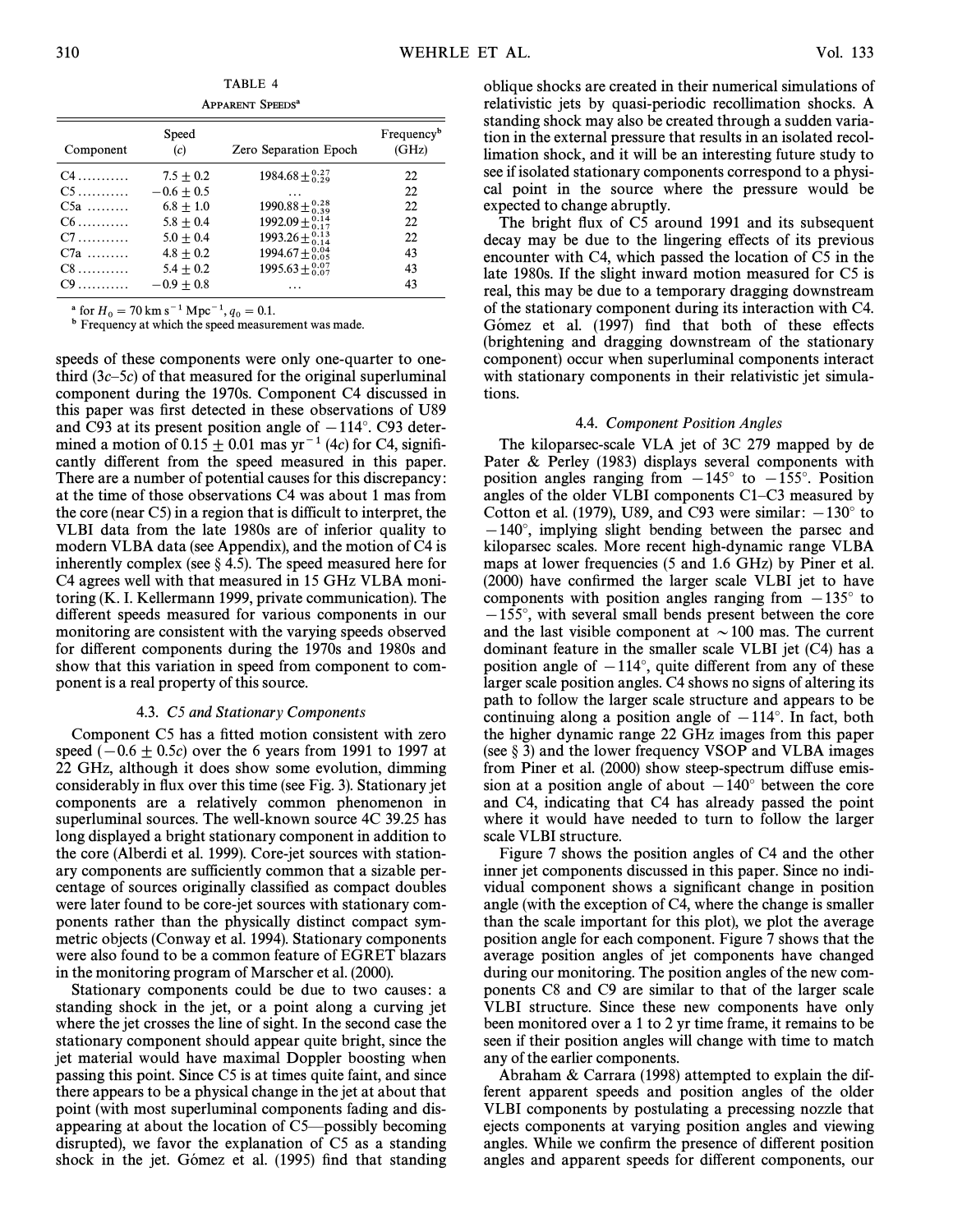

FIG. 7.—The average position angles of jet components have changed during our monitoring.

measurements do not agree with an extrapolation of their specific model to the epochs observed in this paper. Our measured apparent speeds agree reasonably well with an extrapolation of their Figure 2 (they predict a slowing of apparent speeds for ejections between 1989 and 1996), but the change in component position angles from Figure 7 does not agree with their Figure 1, and even has an opposite slope. Since the different apparent speeds and position angles are suggestive of a precessing nozzle, it may be possible for a different precession model to fit the current data; however, if component ejections really vary regularly between  $-114°$  and  $-142°$  on  $\sim$  10 yr timescales as indicated by Figure 7, it is difficult to understand why the larger scale VLBI and VLA emission should be constrained to the narrow range of position angles observed.

#### 4.5. Three-Dimensional Trajectory of Component C4

We have a large number of precise measurements of component C4 (18 at 22 GHz and 10 at 43 GHz), which enable us to track its motion in detail. We are fortunate that this component has been unusually bright and long lived and has been visible over the entire 6 years of monitoring at 22 GHz. Component C4 has followed a curved path over the years 1991 to 1997 (an indication of this can be seen in Figure 5a, where the apparent speed appears to slow around 1994). We used this curved path and measured apparent speeds to derive the complete three-dimensional trajectory of C4, using the method described by Zensus, Cohen, & Unwin (1995) for the motion of components in 3C 345 and in the earlier independent work by Wardle et al. (1994). This method is displayed graphically in Figure 8. We use the positions measured in the 22 GHz monitoring, since this has a time baseline three times longer than the 43 GHz monitoring.

We start by deriving weighted least-squares polynomial fits to  $x(t)$  and  $y(t)$ , the measured offsets from the core in the plane of the sky at epoch t. The measured  $x(t)$  and  $y(t)$ values and their associated fourth-order fits are shown in Figure 8a. A straight line is a very bad fit to the measured  $x(t)$  values (reduced  $\chi^2 = 2.8$ ), and a fourth-order polynomial is the lowest order that achieves a good fit (reduced  $\chi^2 = 0.71$ ). Zensus et al. (1995) also needed fourth-order

polynomials to fit the motion of components in 3C 345. Figure  $8b$  shows the same measured values and fits from Figure 8*a* in the  $(x, y)$  plane and shows the substantial curvature in the C4 trajectory.

From the fits to  $x(t)$  and  $y(t)$  we derived the instantaneous apparent speed  $\beta_{\rm app}(t) \propto [\dot{x}(t)^2 + \dot{y}(t)^2]^{1/2}$ , which is shown<br>in Figure 80. The apparent speed varies between 60 and 12*g* in Figure 8 $c$ . The apparent speed varies between 6 $c$  and 12 $c$ over the years 1991 to 1997. Note that Figure 8c shows the magnitude of the total velocity vector (this is more appropriate for a component following a curved trajectory), unlike Figure 5a, which shows only the radial component. These changes in  $\beta_{app}$  with time could be caused either by changes in the Lorentz factor  $\Gamma$  or the viewing angle  $\theta$  (or both). Since we know the trajectory to be undergoing bends in the sky plane, a constant  $\theta$  would require a special alignment of the true bends with respect to the observer, which we consider unlikely. We therefore take the other simplifying assumption (constant  $\Gamma$ ), and assume that the changes in  $\beta_{app}$  with time are due to changes in  $\theta$ . We assume  $\Gamma$  to be constant at a value slightly larger than the minimum  $\Gamma$ required for the maximum  $\beta_{\rm app}(t)$ :  $\Gamma_{\rm min} = [\beta_{\rm app}(t)^2 + 1]^{1/2}$ ,<br>so we take  $\Gamma = 13$ . Under the assumption of constant  $\Gamma$ , we so we take  $\Gamma = 13$ . Under the assumption of constant  $\Gamma$ , we can use the observed  $\beta_{\rm{apo}}(t)$  to calculate  $\theta(t)$ . Since the equation for  $\theta(t)$  is quadratic, we must choose either the large or the small-angle solution, this is shown in Figure 8d. We take the small-angle solution because the large-angle solution gives large changes in the Doppler factor  $\delta$  that would be seen as large changes in the flux of C4, and these are not observed. Figure 8e confirms that  $\delta(t)$  shows little variation in the case of the small-angle solution.

The small-angle solution constrains C4 to viewing angles of  $1^\circ$  to  $3^\circ$ . Small viewing angles such as these are typical of those expected for an EGRET blazar (see the Monte Carlo simulations of Lister 1998), and angles in this range have been successfully used to model the multiwavelength spectrum of 3C 279 by, e.g., Maraschi et al.  $(1992)(3^{\circ})$ , Ghisellini & Madau (1996) (4°), and Hartman & Boettcher (1999) (2°). Once  $\theta(t)$  is known the trajectory of the component in the  $(x, z)$  and  $(y, z)$  planes (where the z-axis is perpendicular to the plane of the sky) can be calculated. These trajectories are shown in Figure 8f (note the expanded scale along the z-axis), together with Figure 8b, they describe the complete three-dimensional motion of the component. Component C4 appears to describe approximately one oscillation of a low-pitch angle helical motion, notable especially in the  $(x, z)$  plane trajectory. Helical motion of components may be caused by hydrodynamic instabilities (Hardee 1987) or magnetohydrodynamic effects (Camenzind 1986; Camenzind & Krockenberger 1992) and has previously been observed in several sources, notably 3C 345 (Steffen et al. 1995) and BL Lac (Tateyama et al. 1998; Denn & Mutel 1999).

The bending of the trajectory of C4 is much smaller (about  $4^\circ$  total change in position angle) than the position angle differences between components shown in Figure 7. This indicates that a complete description of component motions in 3C 279 may require a superposition of smallscale wiggles—possibly due to hydrodynamic instabilities such as those observed in the motion of C4, and a larger scale motion of the jet nozzle that causes the differences in apparent speed and position angle from component to component. This would make a complete description of motions in 3C 279 quite complex and is reminiscent of the complexity observed in 3C 345, where different components follow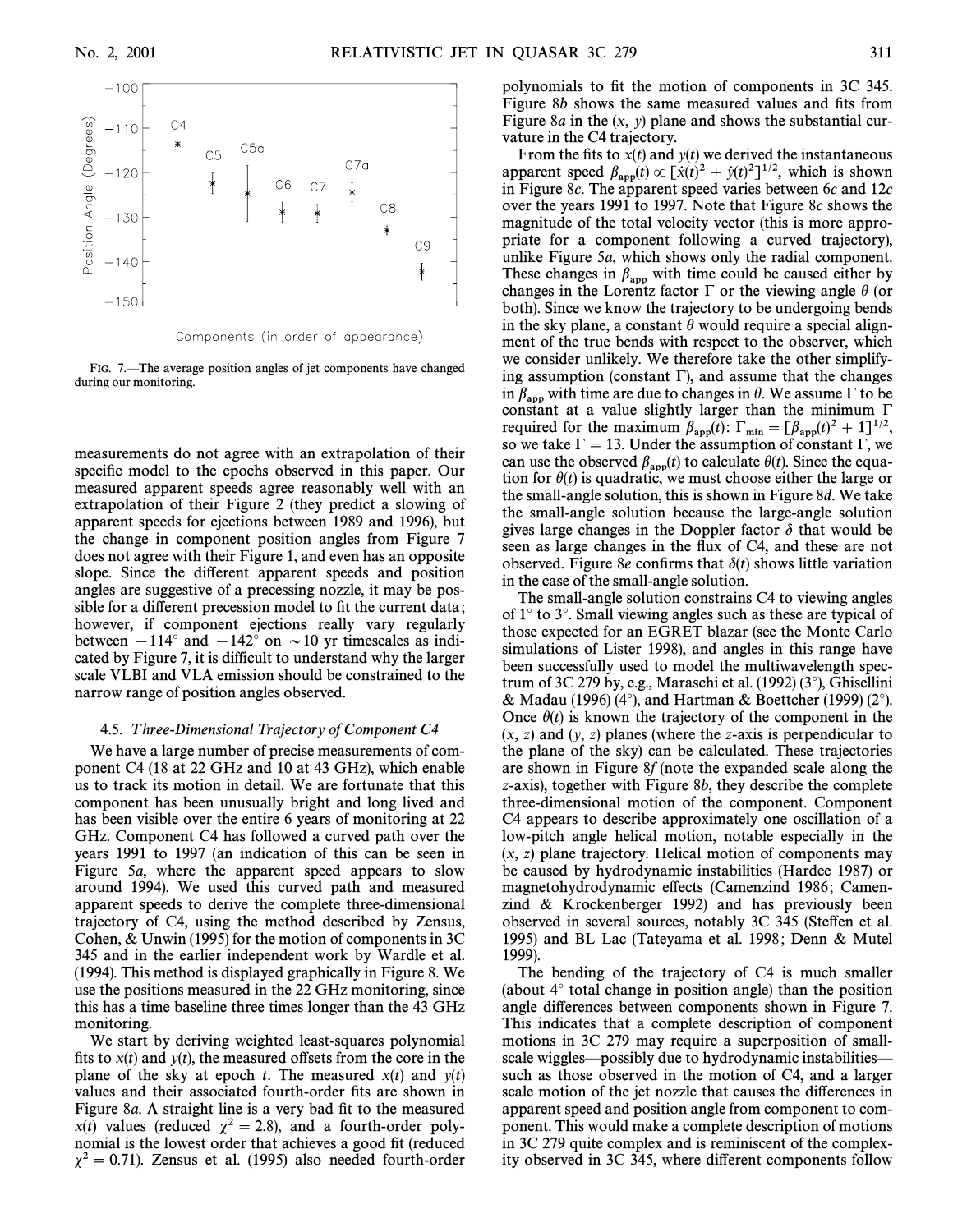

FIG. 8.—Derivation of the complete three-dimensional trajectory of component C4 at 22 GHz from 1991 to 1997. Individual panels are discussed in the text of  $\S 4.5$ .

different curved paths (Zensus et al. 1995). Detailed motions of components in 3C 279 other than C4 are difficult to observe, since other components tend to fade and disappear within about 1 mas of the core. To further constrain the dynamics of the 3C 279 jet it will be necessary to continue monitoring the position of component C4 as it evolves, the bright component C8 to see if it continues past the 1 mas point (which it will reach in about 2002), and the position angles of new ejections.

#### 4.6. Jet Opening Angle

We can measure the apparent opening angle of the 3C 279 jet using the model-fit sizes of the core and component C4. Component C4 is well resolved transverse to the jet (see Figs. 3 and 4); at many epochs an elliptical Gaussian with major axis transverse to the jet is required to model it. We used the mean core size at 22 GHz $-0.07$  mas, which is partially resolved, see  $\S$  5.3.1—and calculated the apparent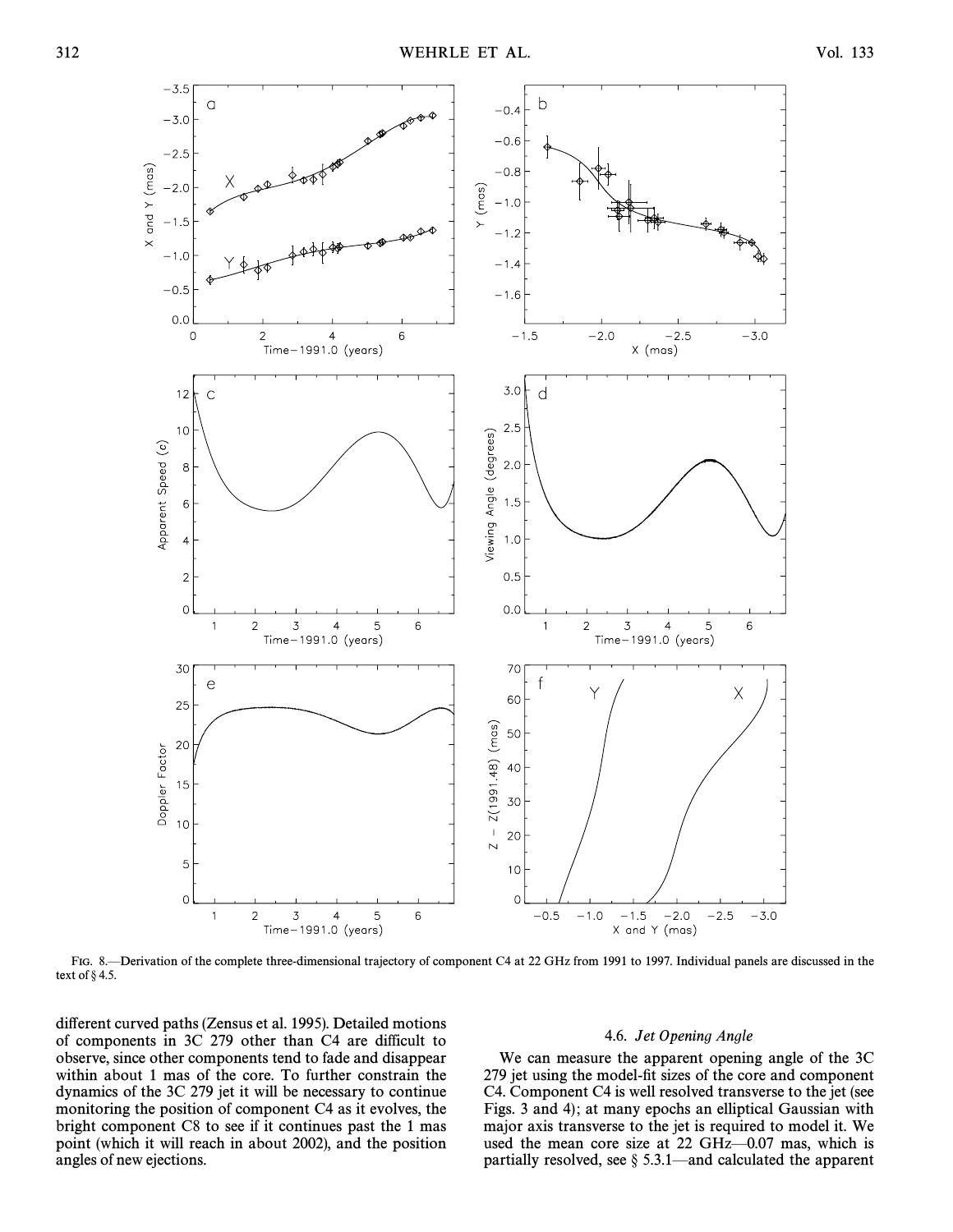opening angle of C4 for each 22 GHz epoch. The median apparent full-cone opening angle is  $12^{\circ}$ . This angle can be deprojected using a typical viewing angle for C4 of  $2^{\circ}$  (an approximate upper limit since viewing angle was derived using a minimum  $\Gamma$ ), estimated from Figure 8d, to obtain an intrinsic full-cone opening angle of  $0^\circ$ 4. This opening angle is quite small ; for comparison, Unwin et al. (1994) derived a full-cone opening angle for  $3C$  345 of  $5^\circ$ , although this number was not well constrained. Marscher et al. (2000) mention that a number of the jets of EGRET blazars are quite broad within a few mas of the core, which suggests that they are being viewed nearly end-on. The inner jet of 3C 279 ; however, is relatively narrow (see Figs. 3 and 4), despite its status as an EGRET blazar, confirming an intrinsically small opening angle as derived above. Gómez et al. (1997) find small full-cone opening angles of  $0°8$  in their numerical simulations of both pressure-matched and overpressured relativistic jets.

#### 4.7. Zero-Separation Epochs and EGRET Light Curve

In this section we examine whether any relationships can be demonstrated between the ejection epochs of the superluminal components and  $\gamma$ -ray high states or "flares" observed by CGRO EGRET. Such a relationship could indicate that the  $\gamma$ -ray high states correspond to major disturbances in the energy Ñow of the relativistic jet. In the VLBA EGRET-blazar monitoring campaign described by Marchenko-Jorstad et al. (2000), correlations between VLBI component ejections and  $\gamma$ -ray flares are seen in 10 out of 19 cases of  $\gamma$ -ray flares for which sufficient VLBI data existed to detect such a correlation, a number far exceeding that expected by random chance.

We have extrapolated the epochs of zero separation from the core (i.e., centers coincident) of the five moving components that have emerged during the EGRET era (C5a, C6, C7, C7a, and C8) by assuming motion at the constant radial speeds given in  $\S$  4.2. The estimated epochs of zero separation are listed in Table 4. Errors on the zeroseparation epochs were derived from the errors in the speeds quoted in Table 4. The component zero-separation epochs can be used to calculate the intervals between component ejections. For the five components listed above (C5a, C6, C7, C7a, and C8) the four corresponding ejection intervals are  $1.21 \pm 0.33$ ,  $1.17 \pm 0.20$ ,  $1.41 \pm 0.14$ , and  $0.96 \pm 0.08$  yr. While not statistically identical, these times do suggest an ejection rate of about one component per year.

These epochs of zero separation are compared with the EGRET "light curve" in Figure 9. The EGRET fluxes have been taken from Hartman et al. (1999) (prior to 1996), and R. C. Hartman (2000, private communication) (1996 and later). Recall that EGRET viewing periods varied in length from about two weeks to seven weeks ; in some periods, the full viewing period was needed to collect enough data for a single reliable detection or to form an upper limit. "Flare" indicates a high state, not that a well-defined rise and decline from a quiescent level was observed. Figure 9 clearly shows that any statistical study is hampered by the sparseness of the EGRET light curve. Inspection of Figure 9 shows that there is no overlap between any of the 1  $\sigma$  ranges on component zero-separation epochs and an EGRET viewing period on 3C 279. In other words, we were never observing with EGRET when a VLBI component was being ejected.



FIG. 9.-EGRET light curve compared to VLBI component zeroseparation epochs. EGRET fluxes were taken from Hartman et al. (1999) and R. C. Hartman (2000, private communication). Upper limits shown are 2  $\sigma$ . A residual uncertainty of 10% was used in the flux errors in addition to the statistical uncertainty as suggested by Hartman et al. (1999). Combined viewing period fluxes have been used where available and where the individual viewing period Ñuxes are consistent with a constant Ñux over the summed interval. Estimated zero-separation epochs of the VLBI components assuming constant speed are plotted as asterisks with accompanying error bars along the zero-flux line. The arrow near the right edge of the plot indicates the last epoch at which a component ejection could have been detected, assuming a component speed of 5c and detection at 0.1 mas.

There are components ejected close to the times of the major  $\gamma$ -ray "flares" in 1991 and 1996, but this may have occurred by random chance. Component C5a's zeroseparation epoch is 1990.88  $\pm \frac{0.28}{0.39}$ , prior to the  $\gamma$ -ray high state observation at 1991.47. Component C8's zeroseparation epoch is 1995.63  $\pm$   $_{0.07}^{0.07}$ , prior to the  $\gamma$ -ray high other prior to the negative cannot be state observation at 1996.09. A correlation cannot be demonstrated statistically because the EGRET data are too sparsely sampled; however, "Absence of evidence is not evidence of absence." The next-generation  $\gamma$ -ray satellite, GLAST, will be much more suited to statistical studies.

#### 5. FLUX AND SPECTRAL EVOLUTION OF THE CORE AND JET

#### 5.1. Radio Light Curves

In this section we discuss the relation between the evolution in brightness of individual VLBI components and that of the total source Ñux. The motivation for this approach is to take advantage of the very long history of flux monitoring of 3C 279. Regular monitoring at centimeter wavelengths was begun by the Michigan group in 1965 (Aller et al. 1985), and the source is now monitored at intervals of a few days to frequencies as high as 87 GHz.

It is clear from the Michigan radio light curves at 4.8, 8.0 and 14.5 GHz that the character of the flux curves changed in 1990. Prior to 1990, individual flux outbursts were well separated, by intervals of up to  $5$  yr. The 1981–1985 burst was well fitted by a shock model in which the low-frequency evolution lagged the higher frequencies (Hughes, Aller, & Aller 1991). Until 1990, the spectrum between 8 and 14.5 GHz remained essentially flat ( $\alpha \sim 0$ ), but since then, the spectrum has been strongly inverted. Even more striking, the characteristic timescale for Ñux outbursts has decreased to less than a year, with detectable changes on scales of a week or less.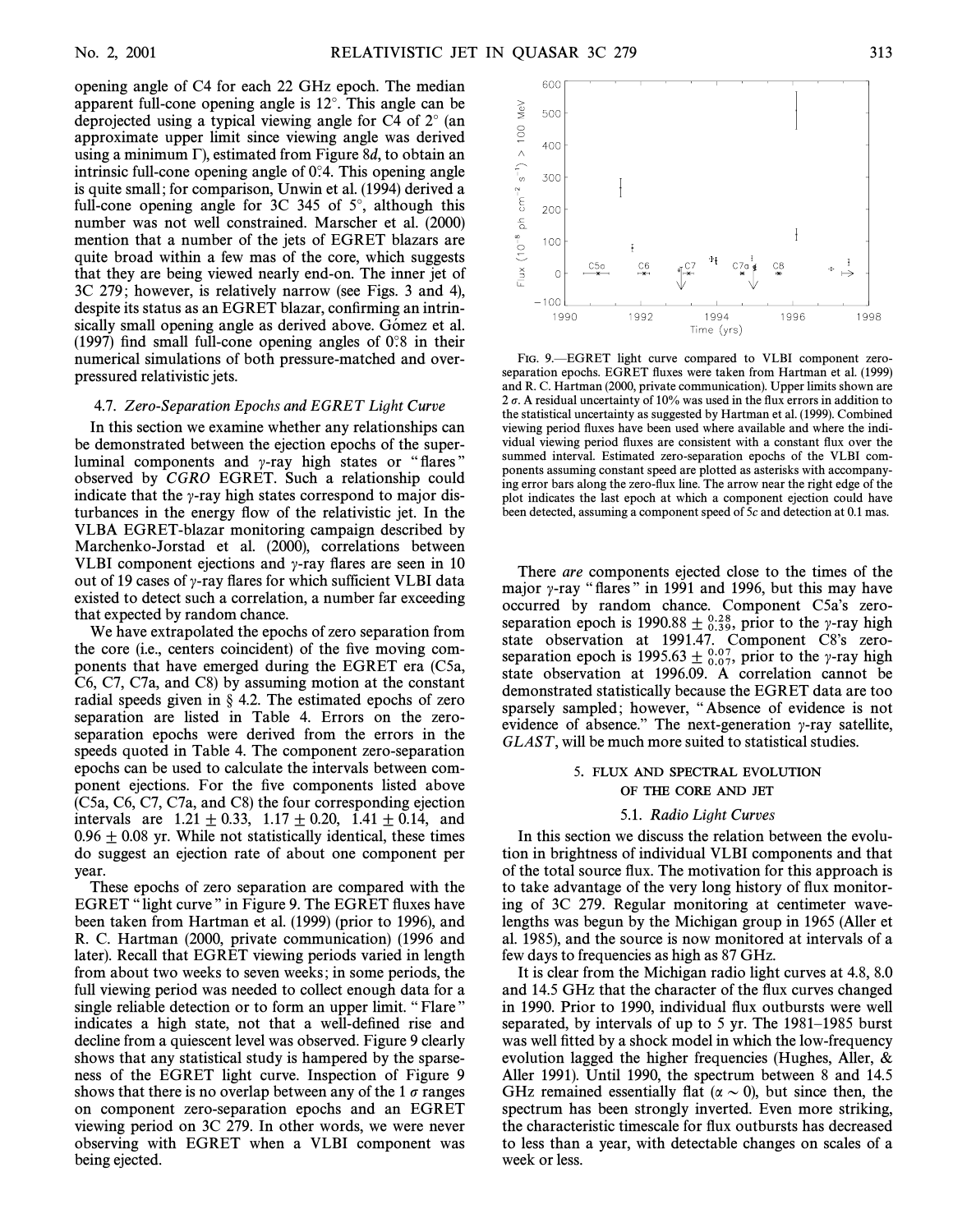This increase in complexity of the total flux light curves does not correspond to any increase in the complexity of the VLBI images. The simplest explanation is that the bulk of the flux variation occurs in the almost-unresolved core. Figure 10a shows the flux density evolution of the core and jet components from model fitting at 22 GHz. Also shown are the 22 GHz total flux density monitoring data from Metsahovi. Figure 10b shows the same data over a smaller range in flux so that the variability of the jet components can be seen. Similarly, Figure 10c shows the 43 GHz core and jet component fluxes and 37 GHz Metsähovi data, and Figure 10d shows the same data over a smaller range in flux. We estimate the amplitude calibration of these VLBI fluxes to be accurate at about the 10% level.

The VLBI data are clearly undersampled, even though 3C 279 is one of the best-observed AGNs with VLBI. However, the obvious correlation between the VLBI core and total flux light curves shows that flux variations in the core are largely responsible for the total flux variability. The logarithmic contours on the image series (Figs.  $1-4$ ) tend to suppress these changes, with the result that the image evolution appears to be largely uncorrelated. A consequence of this is that relating flux variations in the more distant components to the total flux will be very difficult, because they are masked by the much stronger core variations. This behavior of 3C 279 (where the total flux variability is dominated by the VLBI core and the jet components are much weaker than the core) is quite different from its behavior in the early 1980s, when the total flux density variations were dominated by component C3 (U89), and from that of 3C 345, where the total flux variability has been linked to new jet components which have all surpassed the core in brightness (Valtaoja et al. 1999).

The flux history of the VLBI components generally shows a fading with time, with component lifetimes of roughly 3 yr. Exceptions to this are components C4, which has maintained an approximately constant flux over the 6 yr monitoring period and shows no signs of fading, and C5, which at first faded but then maintained an approximately constant flux. Components C6 and C7a both fade at first but then show secondary increases in Ñux ; such an increase could be due to a changing Doppler factor along a slightly curving path. 3C 279 ejected an exceptionally bright component (C8) in late 1995. This component was first detected



FIG. 10. VLBI and total flux light curves of 3C 279. The filled upward-pointing triangles in panels (a) and (c) represent total flux density monitoring data from Metsähovi at 22 and 37 GHz, respectively. Other symbols represent VLBI model-fit fluxes: filled diamonds the core, open diamonds C4, upwardpointing triangles C5, squares C5a, crosses C6, circles C7, downward-pointing triangles C7a, filled circles C8, and filled downward-pointing triangles C9. The poor sensitivity observation on 1994 June 12 is not included. (a) 22 GHz. (b) 22 GHz with an expanded flux scale to show variability of jet components. (c) 43 GHz. (d) 43 GHz with an expanded flux scale to show variability of jet components.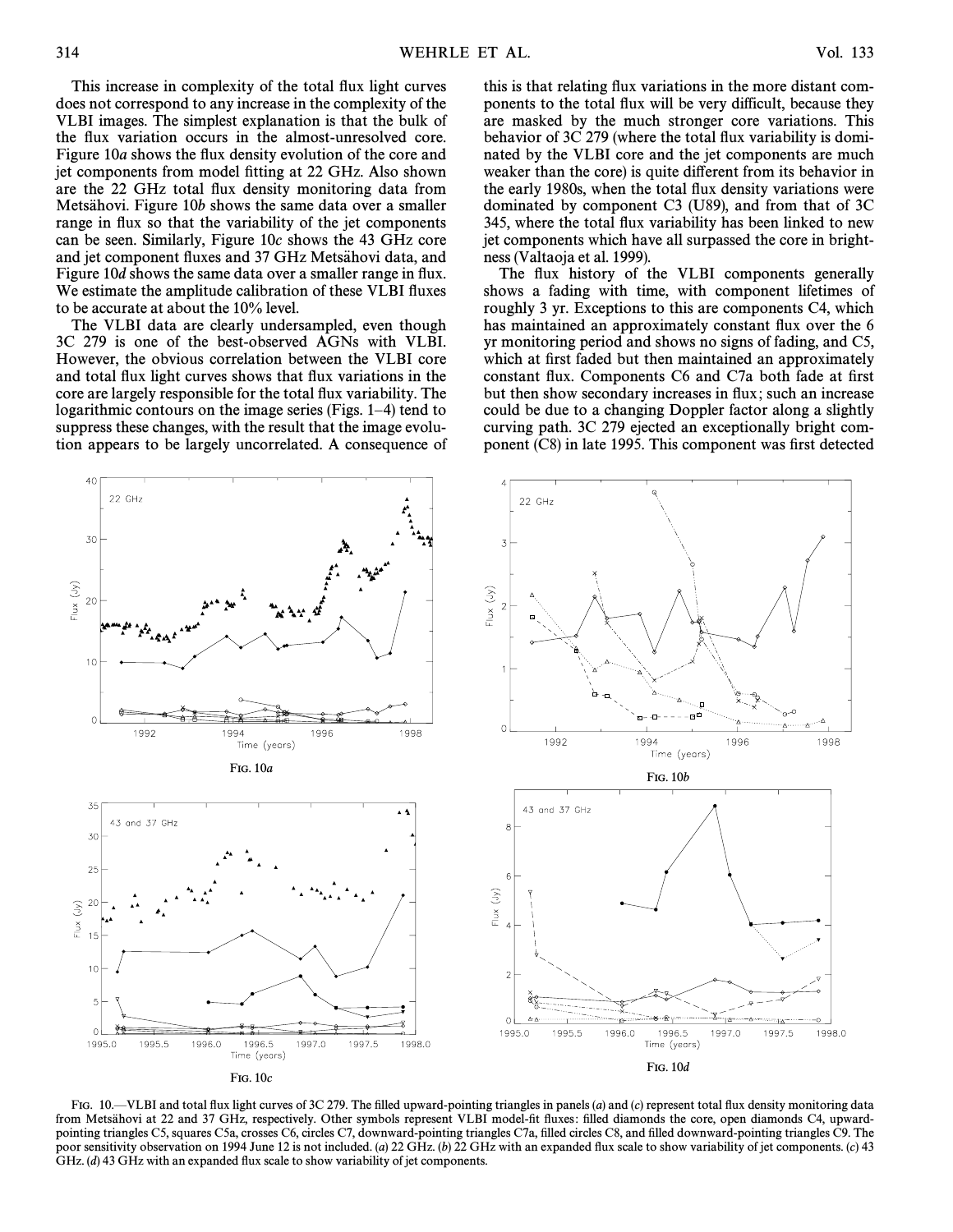with a flux density of 5 Jy, it then rose in flux until it reached 9 Jy (making it the single exception to our previous statement that the jet components in 3C 279 were generally much weaker than the core), it later faded to a flux density of 4 Jy at the end of our monitoring in 1997.

#### 5.2. Radio Spectrum

The 22 and 43 GHz images and model fits can be used to calculate two-point spectral indices. Considering first the model-fit Gaussian fluxes, we calculate mean values for the spectral index of the core and C4 to be  $-0.16$  and  $-0.70$ , respectively, for  $S \propto v^{+\alpha}$ . Variations in spectral index from epoch to epoch are difficult to distinguish from flux errors due to calibration or model fitting, making it difficult to draw conclusions about spectral index variations with time from these observations. Similarly, it is difficult to quantify the spectral index of the inner jet components from the model fits, since the inner jet is a complex area with multiple components and subject to component blending at 22 GHz.

The approximately flat index for the core indicates a synchrotron turnover frequency between 22 and 43 GHz. This is consistent with the results of Grandi et al. (1996), who concluded the turnover frequency lay between 37 and 90 GHz based on total flux density monitoring from 1992 December to 1993 January. The turnover frequency of the core is variable ; U89 found a turnover frequency around 11 GHz based on their three-frequency VLBI observations from 1983. The steep spectral index of C4 indicates that this component is optically thin above 22 GHz. Piner et al. (2000) found a spectral index for C4 of  $+0.25$  between 1.6 and 5 GHz, placing the turnover frequency for C4 between 5 and 22 GHz.

#### 5.3. Radio Core Brightness Temperatures

#### 5.3.1. Brightness Temperature Estimates

Brightness temperature values can be used to constrain both Doppler beaming factors and physical processes occurring in a source. The maximum brightness temperature of a circular Gaussian<sup>10</sup> is given by

$$
T_B = 1.22 \times 10^{12} \frac{S(1+z)}{a^2 v^2} \text{ K} , \qquad (1)
$$

where  $S$  is the flux density of the Gaussian in Janskys,  $a$  is the FWHM of the Gaussian in mas,  $\nu$  is the observation frequency in GHz, and z is the redshift. A fact that is often neglected is that the minimum measurable size depends on the signal-to-noise of the observations, because a smaller slope in the amplitude versus  $(u, v)$  distance plane can be measured when the error bars on the visibilities are smaller. An expression for the minimum measurable size in the visibility plane is given by Lovell et al. (2000) to be

$$
a < \frac{2.4\sqrt{N/S}}{U} \text{ mas},\qquad(2)
$$

where  $N$  is the integrated rms noise of the observations in Janskys and  $U$  is the maximum baseline length in units of 100 M $\lambda$ . Expressed in terms of a uniformly weighted beam size,  $\theta_{\text{beam}} \approx 1.34 \times 10^8 \lambda/d$  mas, this is  $a < 1.8(N/S)^{1/2}\theta$ <br>mas, Inserting equation (2) into equation (1) the maxin mas. Inserting equation (2) into equation (1), the maximum

measurable brightness temperature is

$$
T_B = 235 \frac{S^2 D^2 (1+z)}{N} \text{ K} , \qquad (3)
$$

where *D* is the maximum baseline length in kilometers. The maximum measurable brightness temperature depends on the source flux squared, because of the dependence of minimum measurable size on the SNR. For an observation of 3C 279 with the VLBA at 22 GHz with  $S \sim 10$  Jy,  $N \sim 10$ mJy, and  $D \approx 8600$  km, the minimum measurable size is about 1/20 of a beam, and the maximum measurable brightness temperature is over  $10^{14}$  K. The commonly quoted limit of  $\sim 10^{12}$  K for Earth-size baselines is based on a canonical 1 Jy source and a minimum measurable size of about  $\frac{1}{3}$  of a beam.

Brightness temperatures for the core of 3C 279 from our 22 and 43 GHz model fits are listed in Table 5. Upper and lower limits to the brightness temperature at each epoch are also given; these upper and lower limits were calculated using the Difwrap program (Lovell 2000) as described by Piner et al. (2000). In some cases, a model-fit brightness temperature in excess of that given by equation (3) is obtained, these values are indistinguishable from an infinite brightness temperature, i.e., the component cannot be resolved with the given data. In these cases, the lower limit to the brightness temperature is a more meaningful number than the best-fit value.

Note that allowable ranges for the core size and Ñux were derived for visibilities self-calibrated to the CLEAN images shown in this paper. We performed several tests to assess how self-calibrating to the variable Gaussian models could a†ect the allowed ranges of core size and core Ñux. Repeated self-calibration and model fitting to the Gaussian models from Table 3 with the core size or flux displaced from the best-fit value allowed larger ranges of these parameters to fit the visibilities, but Gaussian models obtained in this fashion no longer accurately represented the corresponding CLEAN image. When only a single Gaussian at the core location was used—with the rest of the source structure represented by fixed CLEAN components to retain the constraints provided by the hybrid mapping procedure—then repeated self-calibration and model fitting to this Gaussian, with the size or flux displaced from the best-fit value, produced about the same range of allowable brightness temperatures as those given in Table 5.

The brightness temperatures at 22 GHz in Table 5 can be divided into two time ranges : from 1991 through 1995 the upper and lower limits are consistent with a constant brightness temperature between 6.3 and 8.0  $\times$  10<sup>12</sup> K; after 1995 the upper and lower limits are consistent with a constant brightness temperature between 18.4 and  $21.3 \times 10^{12}$  K, indicating an increase in the brightness temperature sometime during 1995. At 43 GHz all brightness temperature limits are consistent with a constant brightness temperature between 7.6 and 8.9  $\times$  10<sup>12</sup> K, with the exception of the 1997 March 29 and 1997 July 16 epochs which have lower brightness temperatures. For comparison, Piner et al. (2000) found a maximum brightness temperature lower limit of  $5 \times 10^{12}$  K for 3C 279 from VSOP observations at 1.6 GHz. For observations at the same frequencies, VSOP should be able to measure brightness temperatures about a factor of 2 higher than the VLBA (from inserting relevant baseline lengths and sensitivities

<sup>&</sup>lt;sup>10</sup> A Gaussian brightness distribution is the only brightness distribution fully supported in DIFMAP.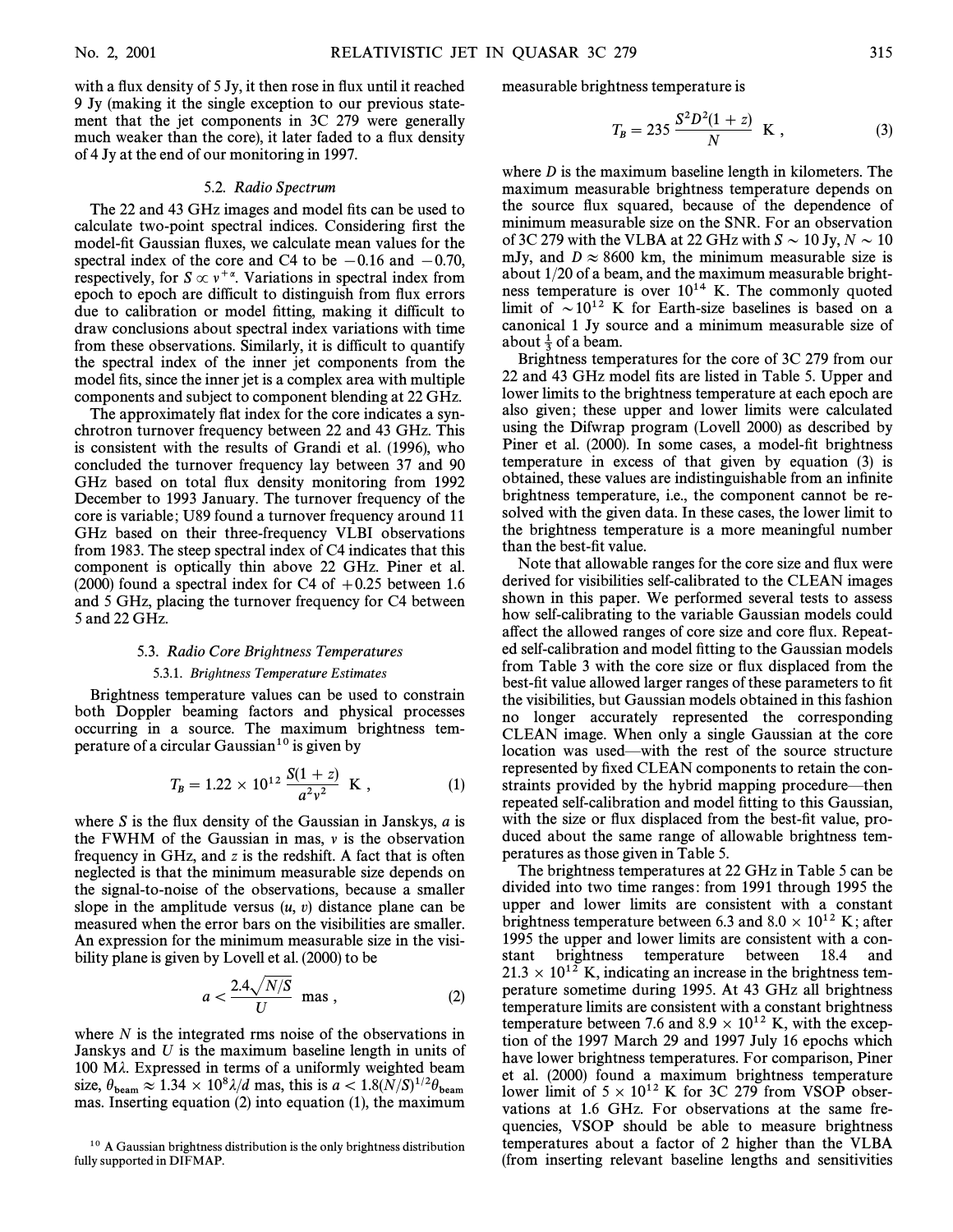TABLE 5 3C 279 RADIO CORE GAUSSIAN BRIGHTNESS TEMPERATURES

|               |                                | 22 GHz                                              |                                                     |                                | 43 GHz                                              |                                                     |
|---------------|--------------------------------|-----------------------------------------------------|-----------------------------------------------------|--------------------------------|-----------------------------------------------------|-----------------------------------------------------|
| Еросн         | $T_B$<br>$(10^{12} \text{ K})$ | Min. <sup>a</sup><br>$T_B$<br>$(10^{12} \text{ K})$ | Max. <sup>b</sup><br>$T_B$<br>$(10^{12} \text{ K})$ | $T_B$<br>$(10^{12} \text{ K})$ | Min. <sup>a</sup><br>$T_B$<br>$(10^{12} \text{ K})$ | Max. <sup>b</sup><br>$T_B$<br>$(10^{12} \text{ K})$ |
| 1991 Jun 24   | 3.8                            | 2.3                                                 | 20.8                                                |                                |                                                     |                                                     |
| 1992 Jun $14$ | 3.4                            | 2.0                                                 | 8.1                                                 | .                              | .                                                   |                                                     |
| 1992 Nov $10$ | 51.5                           | 5.4                                                 | $\infty$                                            |                                |                                                     |                                                     |
| 1993 Feb $17$ | 5.5                            | 3.0                                                 | 11.5                                                | .                              |                                                     | .                                                   |
| 1993 Nov $8$  | 11.6                           | 6.3                                                 | $\infty$                                            | .                              |                                                     |                                                     |
| 1994 Mar $2$  | 6.8                            | 4.6                                                 | 10.6                                                | .                              | .                                                   | .                                                   |
| 1994 Jun $12$ | 6.4                            | 3.8                                                 | 12.5                                                | .                              | .                                                   | .                                                   |
| 1994 Sep $21$ | 5.6                            | 3.5                                                 | 8.0                                                 | .                              | .                                                   | .                                                   |
| 1995 Jan 4    | 9.1                            | 4.8                                                 | 15.2                                                | .                              | .                                                   | .                                                   |
| 1995 Feb $25$ | 6.3                            | 3.0                                                 | 18.4                                                | $\infty$                       | 4.7                                                 | $\infty$                                            |
| 1995 Mar $19$ | 7.1                            | 4.9                                                 | 11.0                                                | 12.6                           | 7.6                                                 | 20.0                                                |
| 1996 Jan 7    | 13.3                           | 8.9                                                 | 27.1                                                | 7.5                            | 5.0                                                 | 9.4                                                 |
| 1996 May 4    | $\ldots$                       | .                                                   | .                                                   | 19.0                           | 6.6                                                 | $\infty$                                            |
| 1996 May 13   | 15.5                           | 12.1                                                | 25.2                                                | .                              | .                                                   | .                                                   |
| 1996 Jun 9    | 38.2                           | 18.4                                                | 116                                                 | 7.4                            | 5.6                                                 | 8.9                                                 |
| 1996 Nov 24   | $\cdots$                       | $\cdots$                                            | .                                                   | 5.4                            | 3.9                                                 | 11.0                                                |
| 1997 Jan $15$ | $\infty$                       | 11.0                                                | $\infty$                                            | 18.1                           | 7.0                                                 | $\infty$                                            |
| 1997 Mar $29$ | $\infty$                       | 11.7                                                | $\infty$                                            | 2.9                            | 2.2                                                 | 3.9                                                 |
| 1997 Jul $16$ | 21.9                           | 8.0                                                 | $\infty$                                            | 4.1                            | 2.5                                                 | 5.7                                                 |
| 1997 Nov $16$ | 13.4                           | 7.4                                                 | 21.3                                                | 9.1                            | 6.7                                                 | 13.0                                                |

a Lower limit to the brightness temperature calculated using the Difwrap program.

<sup>b</sup> Upper limit to the brightness temperature calculated using the Difwrap program. In all cases where a numerical value is quoted rather than infinity, this value is less than the maximum measur-

able brightness temperature given by eq. (3).

into eq.  $[3]$ ; however, the inverted spectrum of 3C 279 means that a higher brightness temperature can be measured with the VLBA near the turnover frequency than at lower frequencies with VSOP.

The core of 3C 279 is partially resolved in the majority of these observations. The high brightness temperatures estimated at 22 GHz of  $\sim$  2  $\times$  10<sup>13</sup> K are considerably less than the maximum measurable brightness temperature derived above for these observations of over  $10^{14}$  K. The estimated sizes are also larger than the minimum measurable sizes given by equation (2), and a considerable worsening of the fit is found at many epochs for a zero-size Gaussian. Average core sizes are 0.07 mas at 22 GHz and 0.045 mas at 43 GHz. These sizes are consistent with an inhomogeneous jet model such as the Königl model (Königl 1981), where the "core" at different frequencies is viewed further down an expanding jet, with the minimum size occurring at the turnover frequency.

#### 5.3.2. Brightness Temperature Implications

The estimated brightness temperature of  $\sim$  2  $\times$  10<sup>13</sup> K after 1995 at 22 GHz is among the highest direct estimates of brightness temperature (using a size rather than a variability timescale). Similar high brightness temperatures of a few times  $10^{12}$  to  $10^{13}$  K have been recorded in observations of other sources by the VSOP mission (Bower & Backer 1998; Lovell et al. 2000; Preston et al. 2000; Shen et al. 1999). Observed brightness temperatures are increased by the Doppler factor, and there are several mechanisms that may act to limit the rest-frame brightness temperature of a synchrotron source: rapid energy loss by inverse Compton emission that limits the brightness temperature to  $\sim 5 \times 10^{11}$ –1 × 10<sup>12</sup> K (Kellermann & Pauliny-Toth

1969), induced Compton scattering that limits the brightness temperature to  $\sim$  2  $\times$  10<sup>11</sup> K (Sincell & Krolik 1994), and equipartition of energy between particles and fields that limits the brightness temperature to  $\sim 5 \times 10^{10}$ –  $1 \times 10^{11}$  K (Readhead 1994). Since these limiting brightness temperatures were all derived for homogeneous optically thick spheres, our Gaussian brightness temperatures should be converted to homogeneous sphere brightness temperatures for comparison, by multiplying by the appropriate conversion factor of 0.56, which is valid for partially resolved components (Pearson 1995; Hirabayashi et al. 1998, in particular the correction in the erratum to this paper). The highest brightness temperatures at 22 GHz are then  $\sim$  1  $\times$  10<sup>13</sup> K, implying Doppler factors of 10–20, 50, or 140, respectively for the three limiting cases discussed above (the actual equipartition brightness temperature for 3C 279 from eq. [4a] of Readhead 1994 is  $\sim$  7  $\times$  10<sup>10</sup> K).

Monte Carlo simulations of the EGRET blazar sample by Lister (1998) predict a Doppler factor distribution with a tail extending up to  $\delta \approx 50$ . However, these simulations were based on a maximum observed jet speed of 15  $h^{-1}$  c. Since recent results on the apparent speeds in EGRET blazars (Marscher et al. 2000) show speeds up to  $\approx 30$  h<sup>-1</sup> c ( $\approx$  45c for  $h = 0.65$ ), revised simulations should show Doppler factors extending up to  $\delta \approx 100$ . Such high Doppler factor sources would be intrinsically rare as evidenced by the absence of such high speeds in radio-selected samples (Kellermann et al. 2000), and would only be present in samples that have a stronger orientation bias as has been suggested for the EGRET sample (Marscher et al. 2000). When combined with the apparent jet speeds in 3C 279 (§ 4.2), a Doppler factor  $\delta \sim 100$  implies an extremely small viewing angle and an extremely small opening angle. If the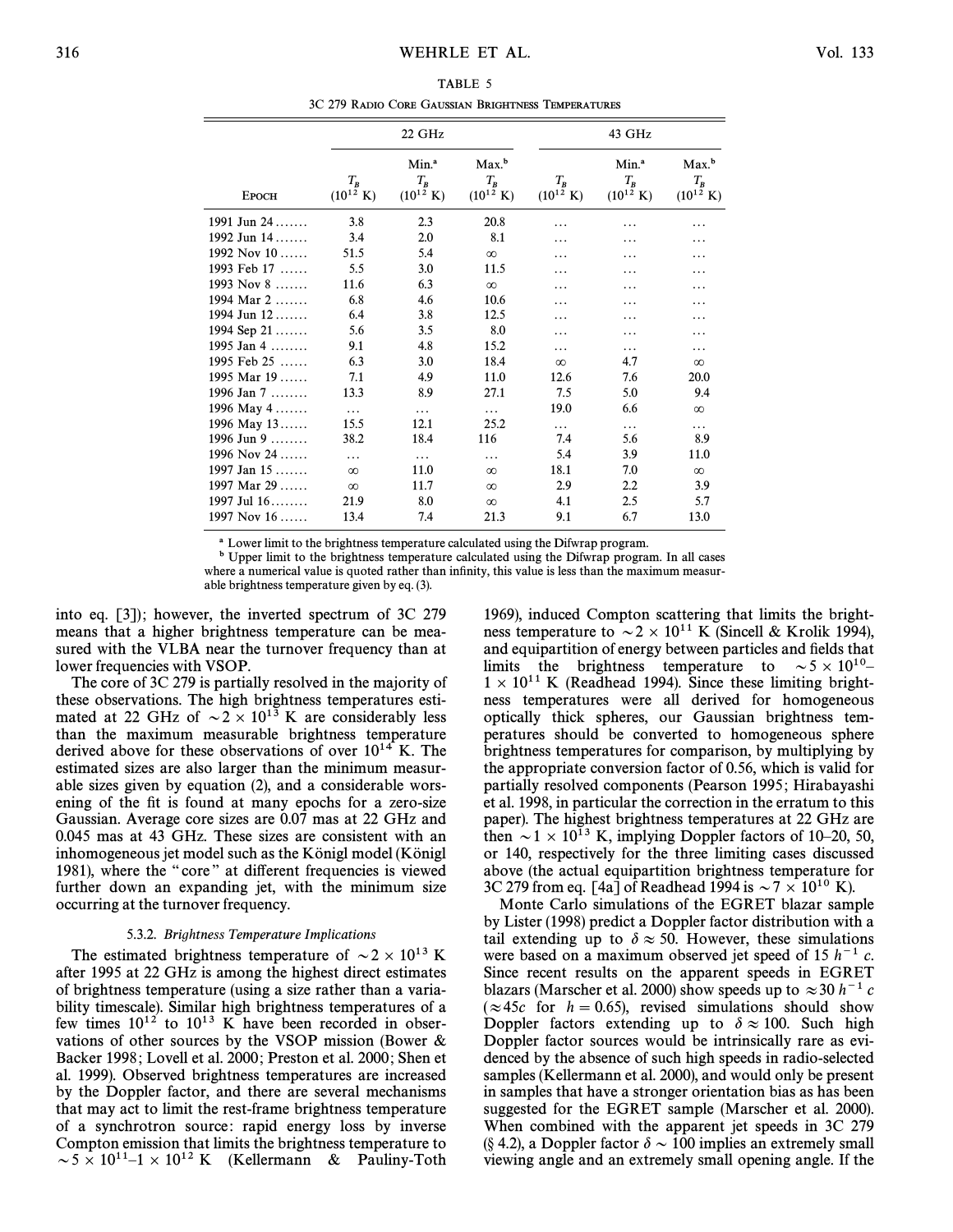Doppler factor is this high in the radio core then it is likely reduced by a slight bend of the radio jet away from the line of sight by the time VLBI scales have been reached. Note that the Doppler factor shown for C4 in Figure 8e  $(\S$  4.5) is not a measurement, since we assumed a constant  $\Gamma$  close to the minimum value allowed by the observed speed of C4. A higher  $\Gamma$  raises  $\delta$  in Figure 8e, decreases viewing angle in Figure 8d, and stretches the vertical scale in Figure 8f.

If an independent measurement of another function of the Doppler factor exists then the rest-frame brightness temperature and Doppler factor can be found. Such a quantity is the variability brightness temperature (Lähteenmäki et al. 1999). The variability brightness temperature measured for 3C 279 is 2.3  $\times$  10<sup>14</sup> K (Lähteenmäki & Valtaoja 1999) and was measured at 37 GHz for a flare peaking at 1995.2 (A. Lahteenmaki 1999, private communication). Comparing this to the lower limit to the 43 GHz VLBI brightness temperature at this epoch  $(4.3 \times 10^{12} \text{ K}$  for a homogeneous sphere), we obtain a rest-frame brightness temperature of  $6 \times 10^{11}$  K and a Doppler factor of 7.4 using equations from Lähteenmäki et al. (1999). This implies that the jet of 3C 279 is particle-dominated by many orders of magnitude, and the brightness temperature is limited by inverse Compton effects. Slysh (1992) argues that such a high restframe brightness temperature can be maintained on a timescale of years following the injection of electrons of sufficiently high energy or can be maintained indefinitely with continuous in situ electron acceleration. In this case, the Doppler factor for the 3C 279 core is at the low end of the distribution expected for EGRET sources (Lister 1998), and the jet must bend toward the line of sight as it moves from the core to C4, since the Doppler factor shown for C4 in Figure 8e is a lower limit for this component.

The Doppler factors and rest-frame brightness temperatures suggested by equipartition and by the variability brightness temperature are discrepant for 3C 279. This suggests that one of the following situations is true :

1. 3C 279 is approximately in equipartition and has an extremely high Doppler factor ( $\delta \sim 100$ ) in the tail end of the distribution expected for EGRET blazars from the simulations of Lister (1998). This means the variability brightness temperature measured for 3C 279 is a lower limit and the actual variability brightness temperature is much larger (calculated rest-frame brightness temperature goes down and  $\delta$  goes up as the variability brightness temperature increases for a given VLBI brightness temperature, see eqs.  $[6]-[8]$  of Lähteenmaki et al. 1999). This could only occur if extremely rapid variations in the 3C 279 light curve had been missed.

2. The measured variability brightness temperature is correct and 3C 279 has a strongly particle-dominated parsec-scale jet where the rest-frame brightness temperature is high and limited by inverse Compton effects. In this case the Doppler factor for the 3C 279 core would be at the low end of the distribution expected for EGRET sources from the simulations of Lister (1998).

#### 6. CONCLUSIONS

We have presented the results from our intensive highfrequency VLBI monitoring of 3C 279 during the years 1991 to 1997. Three major results of this study are the following:

1. Apparent speeds measured for six superluminal components range from 4.8c to 7.5c.

2. Comparison of VLBI and single-dish light curves from Metsähovi show that variations in the total flux density light curves can mainly be accounted for by changes in the VLBI core flux density, not the jet. This contrasts both with 3C 279's behavior in the early 1980s (U89) and with that of 3C 345 (Valtaoja et al. 1999), because in both of these cases total flux density increases were linked to the youngest jet component.

3. The VLBI core is partially resolved and has a size of  $\sim$  0.07 mas at 22 GHz and  $\sim$  0.045 mas at 43 GHz. The uniform-sphere brightness temperature at 22 GHz is  $\sim$  1  $\times$  10<sup>13</sup> K after 1995, which is one of the highest direct estimates of a brightness temperature. If the variability brightness temperature measured for 3C 279 by Lähteenmäki & Valtaoja (1999) is an actual value and not a lower limit, then the rest-frame brightness temperature of 3C 279 is quite high and limited by inverse Compton effects rather than equipartition.

#### Other conclusions are as follows :

4. Component C4 has been very long lived and was detected at all epochs. C4 followed a curved path, and we were able to reconstruct its three-dimensional trajectory by fitting polynomials to its position versus time. The reconstructed trajectory is suggestive of low pitch angle helical motion, and constrains the path of C4 to lie within  $\sim 2^{\circ}$  of the line of sight.

5. There is a stationary component at  $\sim$  1 mas that fades and may move slightly inward during the course of our observations. This behavior could be due to a previous interaction with C4, and resembles the interactions between superluminal and stationary components seen in simulations by Gómez et al. (1997).

6. Components in the inner jet were relatively short lived and faded by the time they reached  $\sim$  1 mas from the core.

7. The VLBI components have different speeds and position angles from each other, but these di†erences do not match the differences predicted by the precession model of Abraham  $& Carrara$  (1998). The position angles also differ from that of the larger scale structure. The longer lived component C4 shows no signs of altering its position angle to match that of the larger scale structure.

8. The intrinsic jet opening angle is constrained to be smaller than about half a degree by the size and reconstructed trajectory of C4.

9. Although VLBI components were born about six months prior to each of the two observed  $\gamma$ -ray high states, the sparseness of the  $\gamma$ -ray data prevents a statistical analysis of possible correlations.

10. The VLBI core spectrum indicates the core turnover frequency is between 22 and 43 GHz. Comparison of C4's flux to that at lower frequencies suggests a turnover frequency for this component between 5 and 22 GHz.

Completion of this large number of epochs moves 3C 279 into the category of sources (such as 3C 345) for which large VLBI databases exist for detailed studies of jet properties. We suggest readers view the animations made from these observations at ftp ://sgra.jpl.nasa.gov/pub/users/glenn/ 3c279–22ghz.mpeg and 3c279–43ghz.mpeg to fully appreciate the complexity of this source as revealed by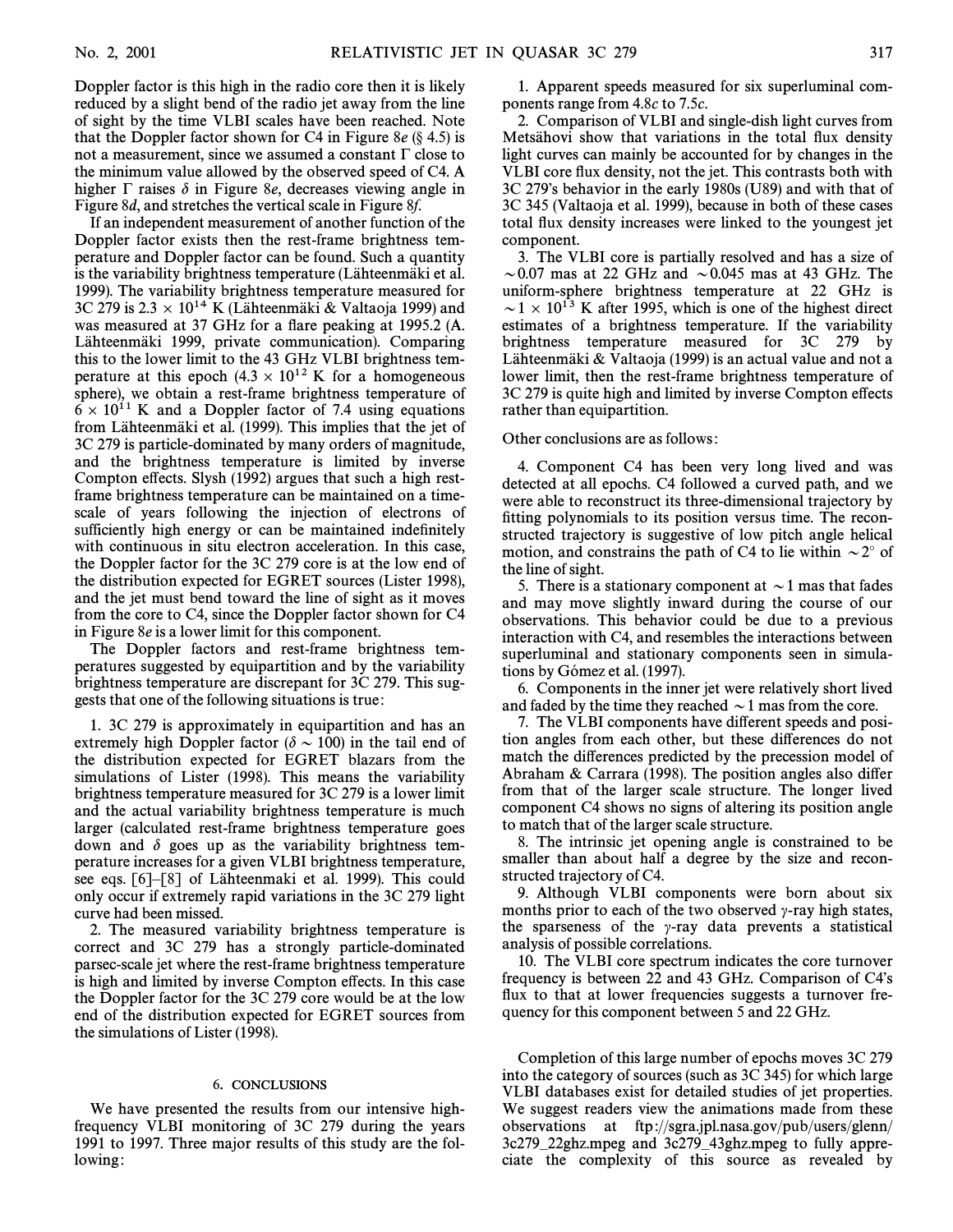| <b>TABLE A1</b>                |  |
|--------------------------------|--|
| 1980s 22 GHz VLBI Observations |  |

| Epoch         | Experiment<br>Name | VLBA Antennas     | Other Antennas <sup>a</sup>  | Bandwidth<br>(MHz) | Obs. Time<br>(minutes) | Frequencies<br>(GHz) | Polarization |
|---------------|--------------------|-------------------|------------------------------|--------------------|------------------------|----------------------|--------------|
| 1984 Oct $2$  | $\cdot\cdot\cdot$  | $\cdot\cdot\cdot$ | Eb, Gb, Hs, Mp, On, Ov, $Y1$ |                    | 454                    | 22                   | LCP.         |
| 1985 Oct $1$  | U15G               | $\cdot\cdot\cdot$ | Eb, Gb, Hs, Mp, On, Ov, $Y1$ |                    | 384                    | 22                   | LCP.         |
| 1987 Jun 4    | $Z13G-AH$          | $\cdots$          | Eb, Gb, Hs, Mc, On, Ov, $Y1$ |                    | 569                    | 22                   | LCP.         |
| 1988 Feb $28$ | U17G               | $\cdots$          | $Eb$ , Gb, Hs, On, Ov        |                    | 616                    | 22                   | LCP.         |

<sup>&</sup>lt;sup>a</sup> Antenna locations and sizes are as follows: (Eb) Effelsberg, Germany, 100 m; (Gb) Green Bank, WV, 43 m; (Hs) Haystack, MA, 37 m; (Mc) Medicina, Italy, 32 m; (Mp) Maryland Point, MD, 26 m; (On) Onsala, Sweden, 20 m; (Ov) Owens Valley, CA, 40 m; (Y1) one antenna of the VLA, Socorro, NM, 25 m.



FIG. 11. -22 GHz uniformly weighted images of 3C 279 from the four epochs listed in Table A1. The axes are labeled in milliarcseconds. Parameters of the images are given in Table A2.

|  | TABLE A2 |                               |
|--|----------|-------------------------------|
|  |          | 1980s 22 GHz Image Parameters |

| Epoch         | Frequency<br>(GHz) | Beam <sup>a</sup>   | Total Flux <sup>b</sup><br>$(\mathbf{J}\mathbf{y})$ | <b>CLEAN Flux</b><br>$(\mathbf{J}\mathbf{y})$ | Peak Flux<br>$(Jv \text{ beam}^{-1})$ | Lowest<br>Contour <sup>c</sup><br>$(mJv beam^{-1})$ | Contours <sup>d</sup><br>(Multiples of Lowest Contour) |
|---------------|--------------------|---------------------|-----------------------------------------------------|-----------------------------------------------|---------------------------------------|-----------------------------------------------------|--------------------------------------------------------|
| 1984 Oct $2$  | 22                 | $3.35, 0.27, -8.1$  | 9.7                                                 | 9.8                                           | 5.8                                   | 103                                                 | $12^5$                                                 |
| 1985 Oct $1$  | 22                 | $3.26, 0.24, -8.9$  | 9.2                                                 | 9.1                                           | 5.1                                   | 71.9                                                | $12^6$                                                 |
| 1987 Jun 4    | 22                 | $1.54, 0.20, -10.3$ | 10.4                                                | 10.1                                          | 6.0                                   | 149                                                 | $12^5$                                                 |
| 1988 Feb $28$ | 22                 | $3.47, 0.22, -8.1$  | 11.9                                                | 11.2                                          | 6.5                                   | 48.6                                                | $12^7$                                                 |

<sup>a</sup> Numbers given for the beam are the FWHMs of the major and minor axes in mas, and the position angle of the major axis in degrees. The beam has been synthesized using uniform weighting.

<sup>b</sup> Single-dish flux from Metsähovi at 22 or 37 GHz.

<sup>c</sup> The lowest contour is set to be three times the rms noise in the full image.

d Contour levels are represented by the geometric series 1...2<sup>n</sup>, e.g., for  $n = 5$  the contour levels would be  $3 \pm 1, 2, 4, 8, 16, 32$ .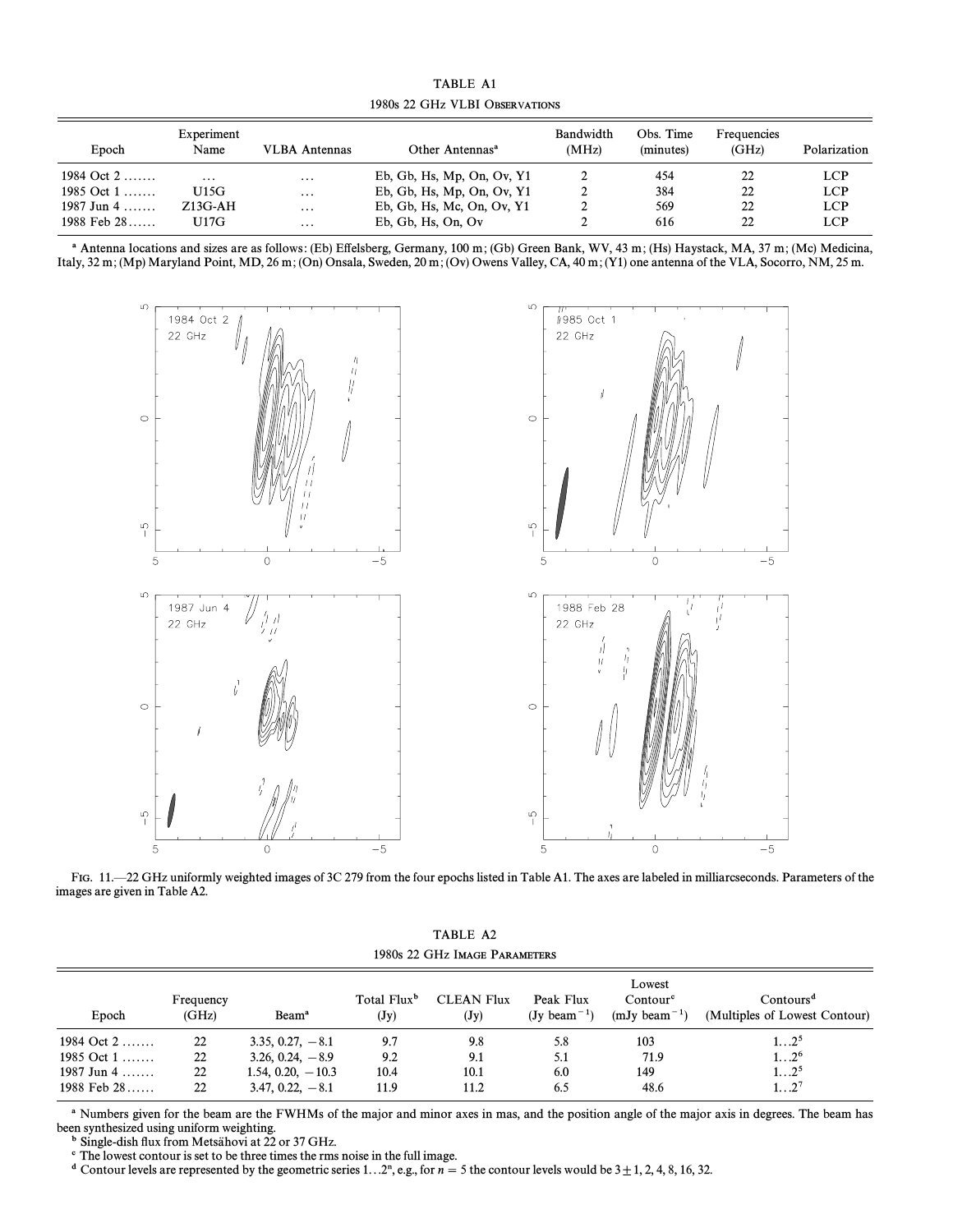multiepoch monitoring. Possible studies using this large amount of data could include application of specific hydrodynamic instability or magnetohydrodynamic models to the motion of C4, or application of precession models to the differing speeds and position angles of components using much more data than was used for the precession model of Abraham & Carrara (1998). Future data reduction will include performing the polarization analysis of the polarization-sensitive observations listed in Table 1 and analyzing all unreduced lower frequency VLBI observations. Together with data from this paper, X-ray data, and  $\gamma$ -ray data, this should allow us to test inverse Compton models against the multiwavelength spectrum (Piner et al. 2001, in preparation). It will be important to continue monitoring 3C 279 with the VLBA throughout the years between the EGRET and  $GLAST$  missions, so that a deeper understanding of this canonical  $\gamma$ -ray blazar can be obtained before the launch of the next  $\gamma$ -ray mission.

Part of the work described in this paper has been carried out at the Jet Propulsion Laboratory, California Institute of Technology, under contract with the National Aeronautics and Space Administration. This research has made use of data from the University of Michigan Radio Astronomy Observatory which is supported by the National Science Foundation (grant AST 94-21979) and by funds from the University of Michigan. We are grateful to Bob Hartman, Ken Kellermann, and Anne Lähteenmäki for providing data by private communication. The National Radio Astronomy Observatory is a facility of the National Science Foundation, operated under cooperative agreement by Associated Universities, Inc. This work was supported in part by NSF grant AST 91-17100, NASA grants NAG 5-2167 and 7-1260, and the NASA Long Term Space Astrophysics program.

#### APPENDIX

#### 22 GHz VLBI OBSERVATIONS FROM THE 1980s

In this Appendix we present early 22 GHz VLBI observations from our monitoring program. These data have been previously published by U89 and C93, but we have reimaged the data using the interactive imaging and editing capabilities of DIFMAP, which has resulted in significant improvements. These early VLBI observations are listed in Table A1, which is analogous to Table 1 in the main text. The remade images are shown in Figure 11 ; these should now be used in place of the corresponding images from U89 and C93. The parameters of these images are listed in Table A2, which is analogous to Table 2 in the main text. The low SNR of these observations and the high ellipticity of the beams causes model fitting to produce ambiguous results. This, together with the 3 yr gap between the 1988 and 1991 epochs, means that results from these images cannot be consistently connected to the image series presented in the main text.

REFERENCES

- Abraham, Z., & Carrara, E. A. 1998, ApJ, 496, 172
- Akujor, C. E., Lüdke, E., Browne, I. W. A., Leahy, J. P., Garrington, S. T., Jackson, N., & Thomasson, P. 1994, A&AS, 105, 247
- Alberdi, A., Gómez, J. L., Marcaide, J. M., Pérez-Torres, M. A., & Mars-cher, A. P. 1999, New Astron. Rev., 43, 731 Aller, H. D., Aller, M. F., Latimer, G. E., & Hodge, P. E. 1985, ApJS, 59,
- 513
- Bower, G. C., & Backer, D. C. 1998, ApJ, 507, L117
- Carrara, E. A., Abraham, Z., Unwin, S. C., & Zensus, J. A. 1993, A&A, 279,  $83 (C93)$
- Cawthorne, T. V., & Gabuzda, D. C. 1996, MNRAS, 278, 861
- Camenzind, M. 1986, A&A, 156, 136
- 
- Camenzind, M., & Krockenberger, M. 1992, A&A, 255, 59 Cohen, M. H., Cannon, W., Purcell, G. H., Sha†er, D. B., Broderick, J. J., Kellermann, K. I., & Jauncey, D. L. 1971, ApJ, 170, 207 Condon, J. J. 1997, PASP, 109, 166
- 
- Conway, J. E., Myers, S. T., Pearson, T. J., Readhead, A. C. S., Unwin,<br>S. C., & Xu, W. 1994, ApJ, 425, 568<br>Cotton, W. D., et al. 1979, ApJ, 229, L115<br>Denn, G. R., & Mutel, R. L. 1999, BAAS, 194, 5032
- 
- 
- 
- de Pater, I., & Perley, R. A. 1983, ApJ, 273, 64 Fomalont, E. B. 1985, in Synthesis Imaging, ed. R. A. Perley, F. R. Schwab, & A. H. Bridle (Green Bank : NRAO), 215 Ghisellini, G., & Madau, P. 1996, MNRAS, 280, 67
- 
- Gómez, J. L., Martí, J. M., Marscher, A. P., Ibáñez, J. M., & Alberdi, A. 1997, ApJ, 482, L33<br>Gómez, J. L., Martí, J. M., Marscher, A. P., Ibáñez, J. M., & Marcaide,
- J. M. 1995, ApJ, 449, L19 Grandi, P., et al. 1996, ApJ, 459, 73
- 
- Hardee, P. E. 1987, ApJ, 318, 78
- Hartman, R. C., et al. 1999, ApJS, 123, 79 Hartman, R. C., & Boettcher, M. 1999, BAAS, 195, 1503
- 
- Hirabayashi, H., et al. 1998, Science, 281, 1825
- Homan, D. C., & Wardle, J. F. C. 1999, AJ, 118, 1942 Hughes, P. A., Aller, H. D., & Aller, M. F. 1991, ApJ, 374, 57
- 
- Kellermann, K. I., & Pauliny-Toth, I. I. K. 1969, ApJ, 155, L71 Kellermann, K. I., Vermeulen, R. C., Zensus, J. A., & Cohen, M. C. 2000, in
- Astrophysical Phenomena Revealed by Space VLBI, ed. H. Hirabayashi,
- P. G. Edwards, & D. W. Murphy (Sagamihara : ISAS), 159 Knight, C. A., et al. 1971, Science, 172, 52
- Konigl, A. 1981, ApJ, 243, 700
- Krichbaum, T. P., et al. 1997, A&A, 323, L17
- 
- Lähteenmäki, A., Valtaoja, E., & Wiik, K. 1999, ApJ, 511, 112<br>Lähteenmäki, A., & Valtaoja, E. 1999, ApJ, 521, 493
- Lawson, A. J., McHardy, I. M., & Marscher, A. P. 1999, MNRAS, 306, 247 Leppanen, K. J., Zensus, J. A., & Diamond, P. J. 1995, AJ, 110, 2479
- 
- Lister, M. L. 1998, Ph.D. thesis, Boston Univ.
- 
- Lister, M. L., Marscher, A. P., & Gear, W. K. 1998, ApJ, 504, 702 Lister, M. L., & Smith, P. S. 2000, ApJ, 541, 66
- Lovell, J. E. J. 2000, in Astrophysical Phenomena Revealed by Space VLBI, ed. H. Hirabayashi, P. G. Edwards, & D. W. Murphy (Sagamihara : ISAS), 301
- Lovell, J. E. J., et al. 2000, in Astrophysical Phenomena Revealed by Space VLBI, ed. H. Hirabayashi, P. G. Edwards, & D. W. Murphy (Sagamihara : ISAS), 183
- Maraschi, L., Ghisellini, G., & Celotti, A. 1992, ApJ, 397, L5 Maraschi, L., et al. 1994, ApJ, 435, L91
- 
- Marchenko, S. G., et al. 1999, BAAS, 194, 5028
- Marchenko-Jorstad, S. G., Marscher, A. P., Mattox, J. R., Hallum, J., Wehrle, A. E., & Bloom, S. D. 2000, in Astrophysical Phenomena Revealed by Space VLBI, ed. H. Hirabayashi, P. G. Edwards, & D. W. Murphy (Sagamihara : ISAS), 305
- Marscher, A. P., et al. 1999, BAAS, 195, 8902
- Marscher, A. P., Marchenko-Jorstad, S. G., Mattox, J. R., Wehrle, A. E., & Aller, M. F. 2000, in Astrophysical Phenomena Revealed by Space VLBI, ed. H. Hirabayashi, P. G. Edwards, & D. W. Murphy (Sagamihara : ISAS), 39
- Pearson, T. J. 1995, in Very Long Baseline Interferometry and the VLBA, ed. J. A. Zensus, P. J. Diamond, & P. J. Napier (San Francisco : ASP), 267
- Pilbratt, G., Booth, R. S., & Porcas, R. W. 1987, A&A, 173, 12
- Piner, B. G., Edwards, P. G., Wehrle, A. E., Hirabayashi, H., Lovell, J. E. J., & Unwin, S. C. 2000, ApJ, 537, 91
- Preston, R. A., et al. 2000, in Astrophysical Phenomena Revealed by Space VLBI, ed. H. Hirabayashi, P. G. Edwards, & D. W. Murphy (Sagamihara : ISAS), 199
- Rantakyro, F. T., et al. 1998, A&AS, 131, 451 Readhead, A. C. S. 1994, ApJ, 426, 51
- 
- Reid, M. J., & Moran, J. M. 1988, in Galactic and Extragalactic Radio Astronomy, ed. G. L. Verschuur & K. I. Kellermann (New York:<br>Springer), 255
- Shen, Z. Q., et al. 1999, PASJ, 51, 513